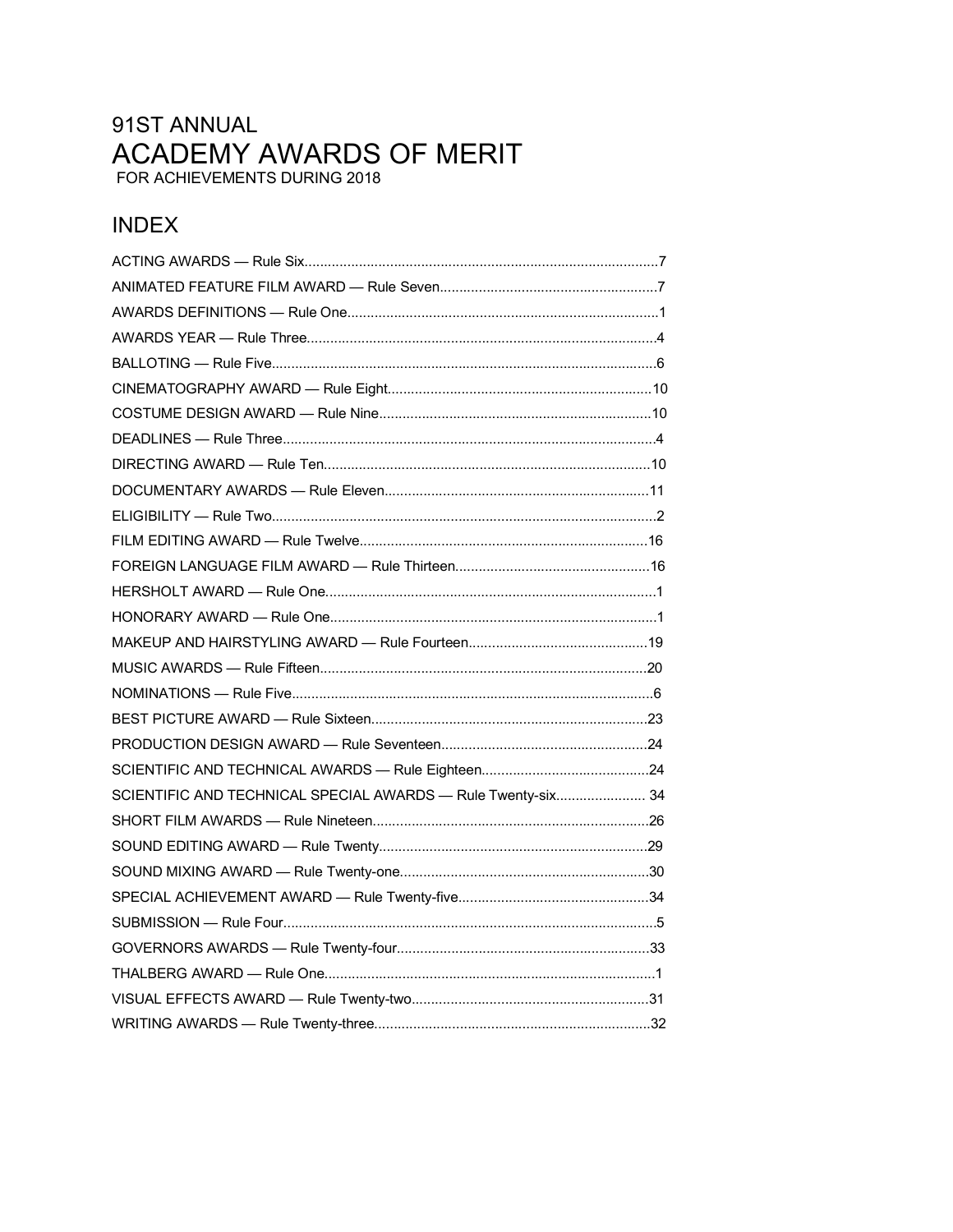# 91ST ACADEMY AWARDS OF MERIT

#### **RULE ONE AWARDS DEFINITIONS**

- <span id="page-1-0"></span>1. Academy Awards of Merit shall be given annually to honor outstanding artistic and scientific achievements in theatrically released feature-length motion pictures, and to honor other achievements as provided for in these rules and approved by the Board of Governors.
- 2. Awards shall be conferred at an annual Awards ceremony (The Oscars).
- 3. Awards of Merit in the form of the gold statuette trophy of the Academy (Oscar) shall be conferred annually for the following achievements:

| <b>ACTING:</b>                 | Performance by an actor in a leading role.<br>Performance by an actor in a supporting role.<br>Performance by an actress in a leading role.<br>Performance by an actress in a supporting role. |
|--------------------------------|------------------------------------------------------------------------------------------------------------------------------------------------------------------------------------------------|
| <b>ANIMATED FEATURE FILM:</b>  | Best animated feature film of the year.*                                                                                                                                                       |
| <b>CINEMATOGRAPHY:</b>         | Achievement in cinematography.                                                                                                                                                                 |
| <b>COSTUME DESIGN:</b>         | Achievement in costume design.                                                                                                                                                                 |
| DIRECTING:                     | Achievement in directing.                                                                                                                                                                      |
| DOCUMENTARY:                   | For each of two classifications:                                                                                                                                                               |
|                                | a. Best documentary feature.<br>b. Best documentary short subject.                                                                                                                             |
| <b>FILM EDITING:</b>           | Achievement in film editing.                                                                                                                                                                   |
| <b>FOREIGN LANGUAGE FILM:</b>  | Best foreign language film of the year.                                                                                                                                                        |
| <b>MAKEUP AND HAIRSTYLING:</b> | Achievement in makeup and hairstyling.                                                                                                                                                         |
| <b>MUSIC:</b>                  | For achievements in music written for motion<br>pictures:                                                                                                                                      |
|                                | a. Original score.*<br>b. Original song.*<br>c. Original musical.*                                                                                                                             |
| <b>BEST PICTURE:</b>           | Best motion picture of the year.                                                                                                                                                               |
| <b>PRODUCTION DESIGN:</b>      | Achievement in production design. (The Academy<br>statuette shall be given also for the set decoration<br>on the picture that wins the Production Design<br>award.**)                          |
| <b>SHORT FILM:</b>             | For each of two classifications:                                                                                                                                                               |
|                                | a. Best animated short film.<br>b. Best live action short film.                                                                                                                                |
| <b>SOUND EDITING:</b>          | Achievement in sound editing.                                                                                                                                                                  |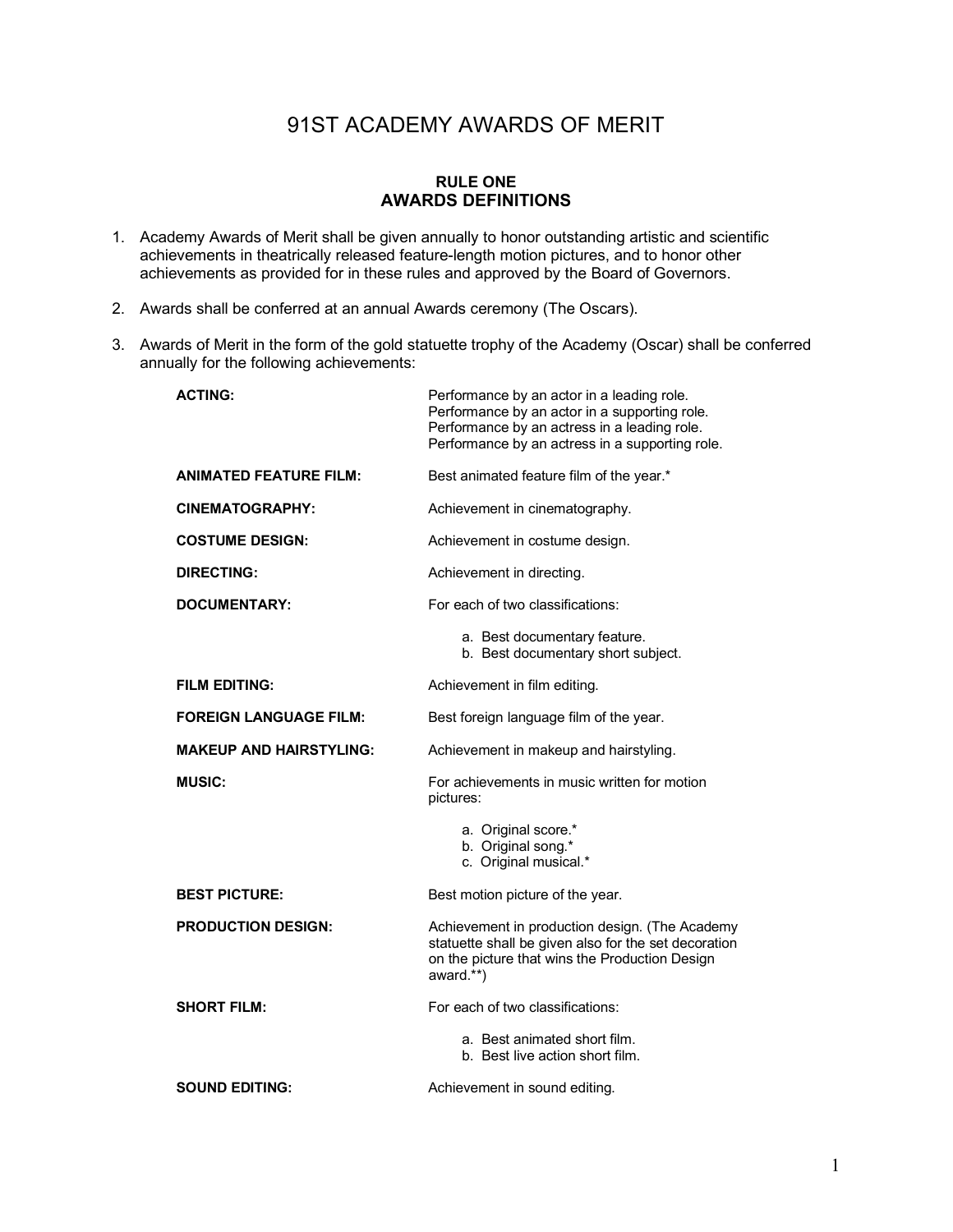<span id="page-2-0"></span>

| <b>SOUND MIXING:</b>   | Achievement in sound mixing.     |
|------------------------|----------------------------------|
| <b>VISUAL EFFECTS:</b> | Achievement in visual effects.   |
| <b>WRITING:</b>        | For each of two classifications: |
|                        | a. Adapted screenplay.           |

b. Original screenplay.

\* May not be given every year. See special rules for this category for conditions of presentation.

- \*\* See special rules for this category for conditions of presentation for animated feature films.
- 4. The following Governors Awards shall be given at such times as in the judgment of the Board of Governors there are deserving recipients, but are not necessarily given each year:
	- a. IRVING G. THALBERG MEMORIAL AWARD (Thalberg Head). This award shall be given to a creative producer whose body of work reflects a consistently high quality of motion picture production. (See Rule Twenty-four.)
	- b. JEAN HERSHOLT HUMANITARIAN AWARD (Statuette). This award shall be given to an individual in the motion picture arts and sciences whose humanitarian efforts have brought credit to the industry. (See Rule Twenty-four.)
	- c. THE HONORARY AWARD (Statuette). This award shall be given to honor extraordinary distinction in lifetime achievement, exceptional contributions to the state of motion picture arts and sciences, or for outstanding service to the Academy. (See Rule Twenty-four.)
- 5. The following Special Awards may be given at such times as in the judgment of the Board of Governors there are deserving recipients, but are not necessarily given each year:
	- a. SPECIAL ACHIEVEMENT AWARD (Statuette). (See Rule Twenty-five.)
	- b. SCIENTIFIC AND TECHNICAL AWARDS. (See Rule Eighteen.)
	- c. GORDON E. SAWYER AWARD (Statuette). (See Rule Twenty-six.)
	- d. JOHN A. BONNER AWARD (Medallion). (See Rule Twenty-six.)
	- e. AWARD OF COMMENDATION (Special Plaque). (See Rule Twenty-six.)
	- f. OTHER SPECIAL AWARDS shall be given at such times as in the judgment of the Board of Governors there is a deserving recipient, but not necessarily each year. They shall be in such form as the Board of Governors may decide.

#### **RULE TWO ELIGIBILITY**

- 1. Eligibility for Academy Awards consideration is subject to Rules Two and Three, and to those special rules approved by the Board of Governors that follow.
- 2. All eligible motion pictures, unless otherwise noted (see Paragraph 9, below), must be:
	- a. feature length (defined as over 40 minutes),
	- b. publicly exhibited by means of 35mm or 70mm film, or in a 24- or 48-frame progressive scan Digital Cinema format with a minimum projector resolution of 2048 by 1080 pixels, source image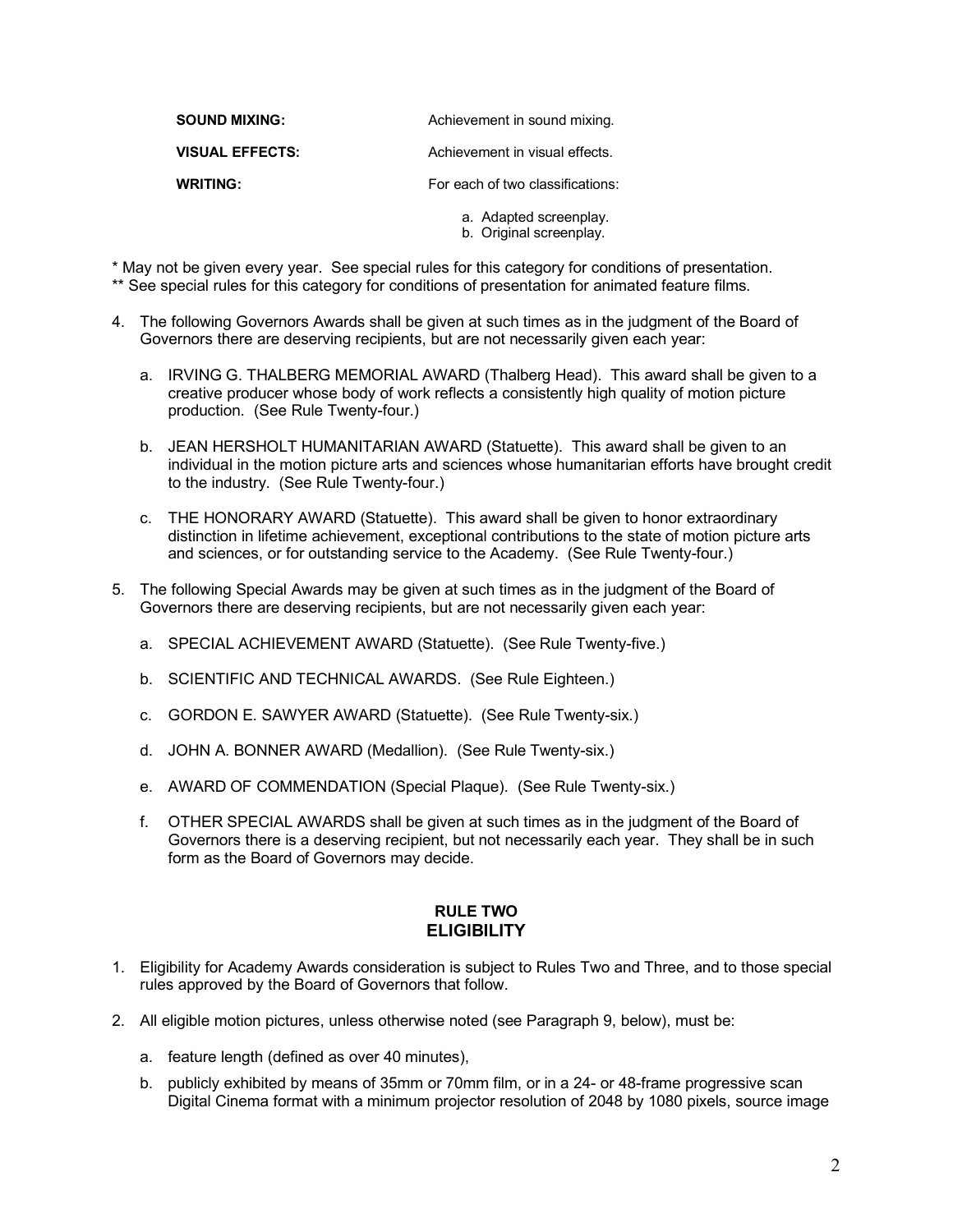format conforming to ST 428-1:2006 D-Cinema Distribution Master – Image Characteristics; image compression (if used) conforming to ISO/IEC 15444-1 (JPEG 2000); and image and sound files packaged as Digital Cinema Packages (DCPs) in either "Interop" or "SMPTE DCP" formats. SMPTE DCP refers to SMPTE ST429-2 and related specifications. (Blu-ray format does not meet Digital Cinema requirements.)

The audio in a Digital Cinema Package (DCP) is typically 5.1 or 7.1 channels of discrete audio. The minimum for a non-mono configuration of the audio shall be three channels as Left, Center, Right (a Left/Right configuration is not acceptable in a theatrical environment).

The audio data shall be formatted in conformance with ST 428-2:2006 D-Cinema Distribution Master – Audio Characteristics and ST 428-3:2006 D-Cinema Distribution Master – Audio Channel Mapping and Channel Labeling,

- c. for paid admission in a commercial motion picture theater in Los Angeles County,
- d. for a qualifying run of at least seven consecutive days, during which period screenings must occur at least three times daily, with at least one screening beginning between 6 p.m. and 10 p.m. daily,
- e. advertised and exploited during their Los Angeles County qualifying run in a manner normal and customary to theatrical feature distribution practices, and
- f. released within the Awards year deadlines specified in Rule Three.
- 3. Films that, in any version, receive their first public exhibition or distribution in any manner other than as a theatrical motion picture release will not be eligible for Academy Awards in any category. Nontheatrical public exhibition or distribution includes but is not limited to:
	- Broadcast and cable television
	- PPV/VOD
	- DVD distribution
	- Internet transmission

Motion pictures released in such nontheatrical media **on or after the first day of their Los Angeles County qualifying run remain eligible.** Also, ten minutes or ten percent of the running time of a film, whichever is shorter, may be shown in a nontheatrical medium prior to the film's qualifying run. (See also Paragraph 9 below.)

- 4. Eligibility is contingent on the receipt by the Academy of a completed Oscars Submission Form (General Entry), to be signed by the film's producer or distributor (unless waived by the Academy). DVDs or DCPs are not accepted in lieu of, or in addition to, the Oscars Submission Form. The Oscars Submission Form is accessible online at the Academy's Awards Submission site, submissions.oscars.org. The submission shall include:
	- a. full, complete and authentic screen credits,
	- b. the name of the Los Angeles County theater where the film has screened, and
	- c. the dates and times of the Los Angeles County qualifying run.
- 5. Eligibility for all awards shall first be determined by credits as they appear on the screen and/or as certified to the Academy by the producing companies, but final determination in any event shall be made by the Academy. The Academy shall not be bound by any contract or agreement relating to the sharing or giving of credit, and reserves the right to make its own determination of credit for purposes of Awards consideration.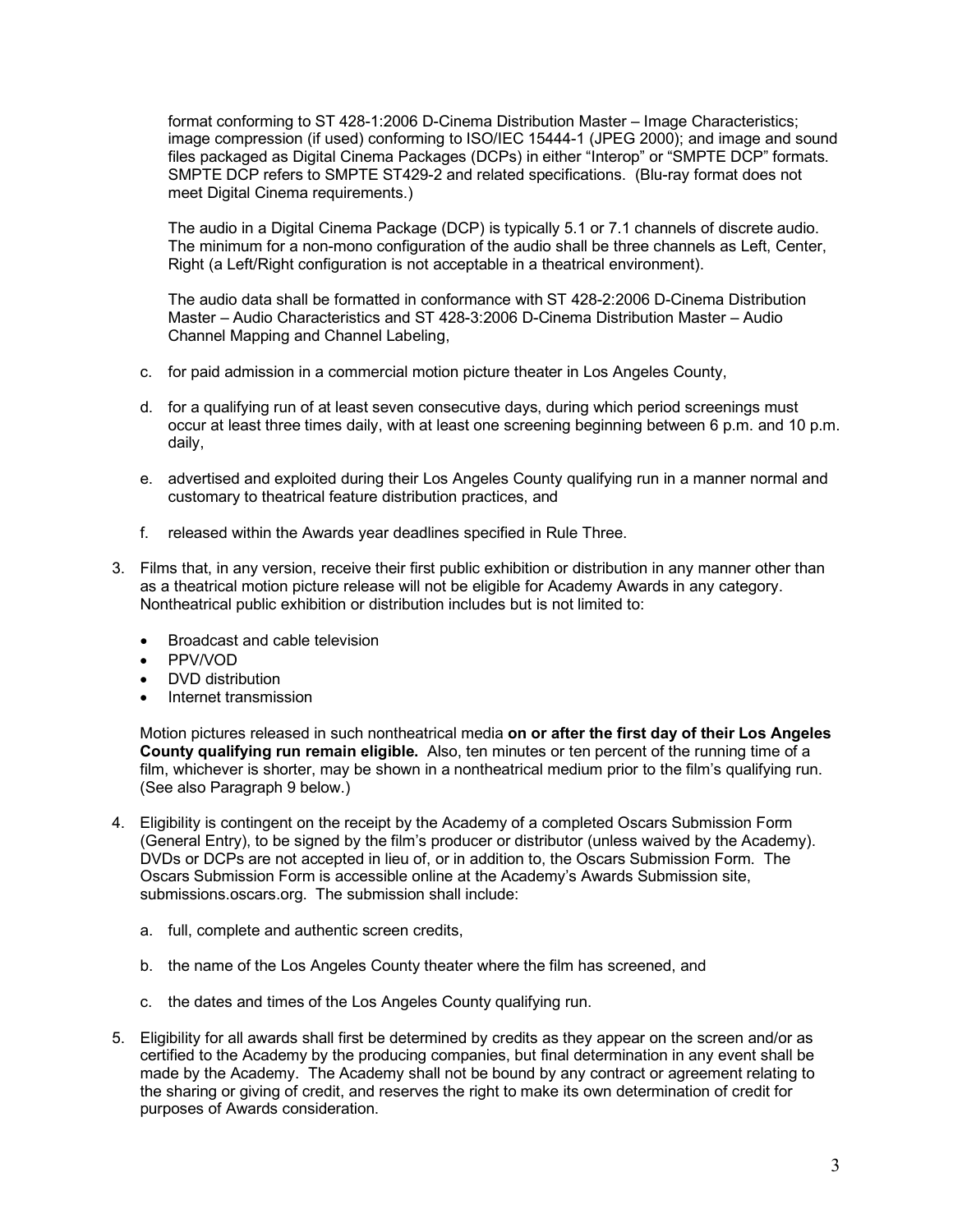- <span id="page-4-0"></span>6. In the event of any dispute concerning credits, the Academy reserves the right to declare any achievement ineligible or, alternatively, to reject all claims to credit, list credits as being in controversy, and withhold any award until the dispute is resolved.
- 7. The alteration of an achievement by changing a picture from the version shown in Los Angeles County, upon which eligibility is based, shall subject such achievement to the risk of being declared ineligible by the Board of Governors.
- 8. Motion pictures from all countries shall be eligible for the annual awards listed in Rule One Paragraph 3, as long as they satisfy the requirements of the other applicable rules, and contain Englishlanguage subtitles if released in a foreign language.
- 9. Exceptions to the eligibility requirements and methods of qualifying listed in Rules Two and Three appear in the Special Rules for the Animated Feature Film award (see Rule Seven), the Documentary awards (see Rule Eleven), the Foreign Language Film award (see Rule Thirteen), the Music awards (see Rule Fifteen), and the Short Film awards (see Rule Nineteen).
- 10. The Academy shall resolve all questions of eligibility and rules.

# **RULE THREE THE AWARDS YEAR AND DEADLINES**

- 1. The required Los Angeles County qualifying run (described in Rule Two Paragraph 2) must begin between **January 1, 2018,** and midnight of **December 31, 2018.**
- 2. A motion picture first theatrically exhibited **inside** the U.S. prior to the Los Angeles County qualifying run shall be eligible for submission, provided the prior exhibition is a theatrical preview or festival screening, or takes place in a commercial motion picture theater after January 1, 2017. No nontheatrical public exhibition or distribution may occur prior to the first day of the Los Angeles County qualifying run.
- 3. A motion picture first theatrically exhibited **outside** the U.S. prior to the Los Angeles County qualifying run shall be eligible for submission, provided the prior exhibition takes place in a commercial motion picture theater after January 1, 2017. After the start of its initial theatrical engagement, a picture may be exhibited on television and other nontheatrical media, provided those exhibitions occur **outside** the U.S. **Inside** the U.S., no nontheatrical public exhibition or distribution may occur prior to the first day of the Los Angeles County qualifying run.
- 4. Each picture may have only one Los Angeles County qualifying run. The earliest theatrical exhibition that meets such definition shall be designated the picture's qualifying run.
- 5. The Oscars Submission Form (General Entry) and the film's full screen credits may be submitted to the Academy prior to the Los Angeles County qualifying run, but not later than 60 days after such opening. However, all Oscars Submission Forms – General Entry and accompanying full screen credits must be submitted to the Academy by **Thursday, November 15, 2018.**
- 6. If the film's Los Angeles County run occurs after December 1, 2018, the name of the qualifying theater and the dates and screening times of the run must be submitted to the Academy by **5 p.m. PT on Friday, December 14, 2018.**
- 7. **Friday, December 14, 2018,** is the last day to withdraw a film from Academy Awards consideration.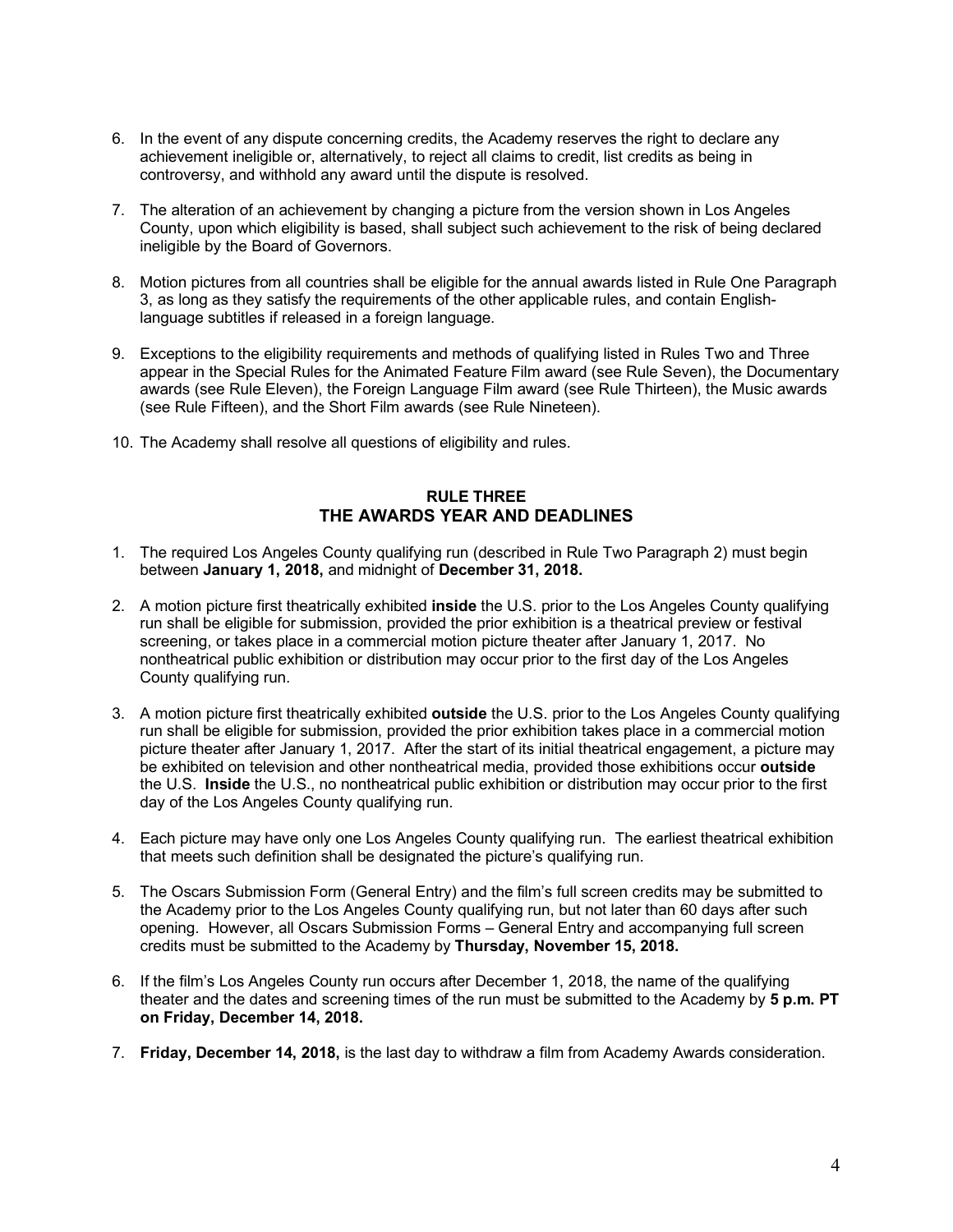8. Exceptions to the above eligibility periods and submission deadlines appear in the Special Rules for the Animated Feature Film award (see Rule Seven), the Documentary awards (see Rule Eleven), the Foreign Language Film award (see Rule Thirteen), and the Short Film awards (see Rule Nineteen).

## **RULE FOUR SUBMISSION**

- 1. "Every award shall be conditioned upon the delivery to the Academy of one print or one copy of every film nominated for final balloting for all Academy Awards. Such print or copy shall be in a format and of a quality equivalent to the film's theatrical release; if a film exists in more than one format, then the version deposited shall be the film print. Such print or copy shall become the property of the Academy, with the proviso, however, that the Academy shall not use such print or copy for commercial gain. Such print or copy shall be deposited with the Academy and, subject to matters not within its control, shall be screened by the Academy for the membership in advance of distribution of final ballots." (Academy Bylaws, Article VIII, Section 6.)
- 2. "Every award shall be conditioned upon the execution and delivery to the Academy by the recipient thereof of a receipt and agreement reading as follows:

I hereby acknowledge receipt of Academy Regulations for use of the Academy Award statuette and the phrase "Academy Award(s)" in advertising. In consideration of the signing of a similar agreement by other Academy Award nominees, I agree to comply with said regulations. I understand that on (date) I may receive from you a replica of your copyrighted statuette, commonly known as the "Oscar," as an award for (category) – (film title). I acknowledge that my receipt of said replica does not entitle me to any right whatever in your copyright, trade-mark and service-mark of said statuette and that only the physical replica itself shall belong to me. In consideration of your delivering said replica to me, I agree to comply with your rules and regulations respecting its use and not to sell or otherwise dispose of it or any other "Oscar" replica I have been awarded or have received, nor permit it or any other "Oscar" replica I have been awarded or have received to be sold or disposed of by operation of law, without first offering to sell it to you for the sum of \$1.00. You shall have thirty days after any such offer is made to you within which to accept it. This agreement shall be binding not only on me, but also on my heirs, legatees, executors, administrators, estate, successors and assigns. My legatees and heirs shall have the right to acquire any "Oscar" statuette replica I have received, if it becomes part of my estate, subject to this agreement.

I agree that if I have heretofore received any Academy trophy I shall be bound by this receipt and agreement with the same force and effect as though I had executed and delivered the same in consideration of receiving such trophy." (Academy Bylaws, Article VIII, Section 7.)

3. In submitting a film for Academy Awards consideration in any category, the film's owners are deemed to have conveyed to the Academy the right to choose excerpts from the film and from all approved and available promotional materials relating to the film, including publicity stills and electronic press kits, which are submitted to the Academy in connection with the film's Awards consideration, for incorporation by the Academy at its sole discretion, into the Academy Awards telecast for the year in which the film is in competition, and into all other media content produced by the Academy relating to films submitted for Awards consideration, which is not disparaging of those films, for exhibition by the Academy and its licensees in all forms of media until 30 days following the Academy Awards telecast. The owners also convey the right to use excerpts from such films and promotional materials subsequently for any nonprofit purposes of the Academy Museum, the Academy Foundation or Academy websites, in each case subject to the Academy's compliance with all applicable guild requirements relating to such uses. The owners shall have obtained all the aforementioned rights from the talent appearing in the film, as well as all other represented personnel. Owners of nominated films are obligated, if requested, to submit to the Academy a high-definition digital videotape of the film in either D-5 or HDCAM format and of all approved promotional materials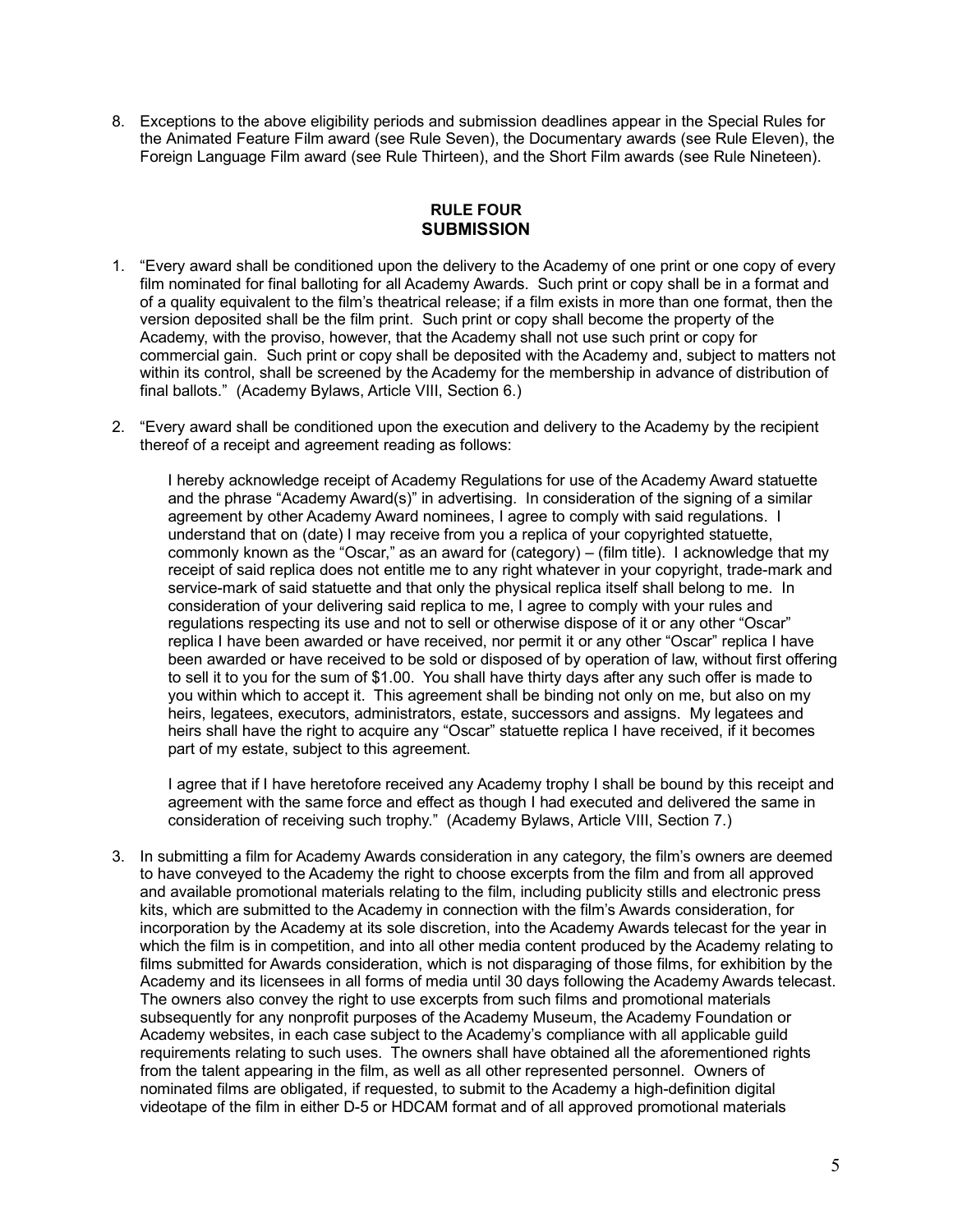<span id="page-6-0"></span>relating to the film, in the highest quality formats available, no later than five days following the Academy's request for such materials. The Academy will maintain all materials under appropriate security. Owners of films submitted for Academy Awards consideration which receive a nomination must submit a 35mm or 70mm film print or unencrypted DCP to the Academy Film Archive for preservation purposes no later than one year following the nomination announcement. Film prints and DCI compliant DCPs must also be supplied immediately following the announcement to be screened at Academy venues for voting purposes.

## **RULE FIVE BALLOTING and NOMINATIONS**

- 1. Voting on all achievements shall be restricted to active and life Academy members.
- 2. All eligible films will be listed by the Academy on Reminder Lists of Eligible Releases for specific categories. Before the Academy makes the Reminder Lists available to voters, releasing companies may be required to check their productions as they will appear in the Reminder Lists and assume full responsibility for errors and omissions.
- 3. Individual reminder lists from which the nominations are voted shall refer only to the film in which the achievement was made, and not to any individual responsible, except in the case of nominations for Acting achievements, which name both the individual and the one picture wherein the achievement occurred.
- 4. Voting for nominations and awards shall be by secret ballot. Ballots shall be made available by the Academy, and completed ballots shall be received and tabulated by a firm of certified public accountants designated by the Academy President.
- 5. In the nominations voting, the marking and tabulation of all ballots shall be according to the preferential, weighted average, or reweighted range voting system. Votes for achievements in motion pictures not on the Reminder List will not be counted in the nominations balloting. Tabulation of final ballots shall be according to the plurality or preferential system. **No "write-in" votes shall be counted on the final ballot.**
- 6. Not more than five nominations shall be made for each award, except for the Best Picture award, which shall have not more than ten nor fewer than five nominations.
- 7. In the event a nominated achievement is declared ineligible by the Academy, it shall not be replaced, and the category will remain with one less nomination.
- 8. In the event that an achievement voted an award was done in collaboration, each of the eligible collaborators shall receive an award unless the number of awards is specifically limited by a category's special rules. In the event of a tie for first place in the final balloting, awards shall be given for both achievements.
- 9. The Board of Governors shall provide for such screenings or special meetings as may be desirable to insure a full and fair consideration of the merits of all eligible achievements.
- 10. Each branch or other designated committee shall be permitted to formulate its own special rules, provided the final ballot presents not more than five achievements in each category, and that nominations and final voting in each category are restricted to active and life Academy members. All rules shall be presented for approval to the Board of Governors before implementation.
- 11. Exceptions to the above listing in the Reminder Lists and nominations voting system appear in the Special Rules for the Animated Feature Film award (see Rule Seven), the Documentary awards (see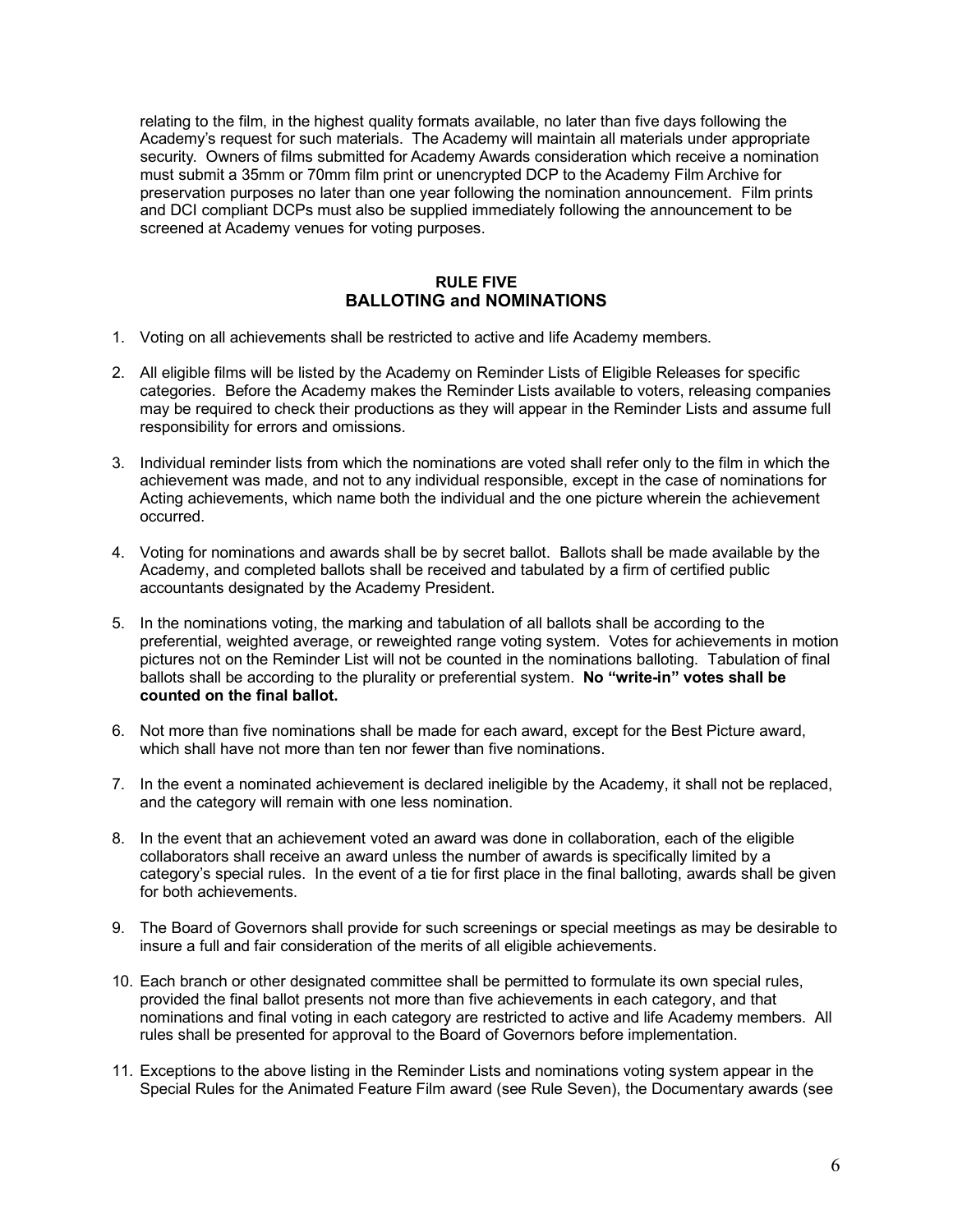<span id="page-7-0"></span>Rule Eleven), the Foreign Language Film award (see Rule Thirteen), and the Short Film awards (see Rule Nineteen).

# **RULE SIX SPECIAL RULES FOR THE ACTING AWARDS**

- 1. A Reminder List including up to **ten** eligible actresses and up to **ten** eligible actors for each eligible motion picture shall be made available along with nominations ballots to all active members of the Actors Branch, who shall vote in the order of their preference for not more than five acting achievements in each category: Performance by an Actor in a Leading Role, Performance by an Actor in a Supporting Role, Performance by an Actress in a Leading Role, Performance by an Actress in a Supporting Role.
- 2. The five acting achievements in each category receiving the highest number of votes shall become the nominations for final voting for the Acting awards.
- 3. A performance by an actor or actress in any role shall be eligible for nomination either for the leading role or supporting role categories. If, however, all the dialogue has been dubbed by another actor, the performance shall not be eligible for award consideration. Singing that is dubbed will not affect the performer's eligibility unless it constitutes the entire performance. The determination as to whether a role is a leading or supporting role shall be made individually by members of the branch at the time of balloting.
- 4. The leading role and supporting role categories will be tabulated simultaneously. If any performance should receive votes in both categories, the achievement shall be placed only on the ballot in that category in which, during the tabulation process, it first receives the required number of votes to be nominated. In the event that the performance receives the number of votes required to be nominated in both categories simultaneously, the achievement shall be placed only on the ballot in that category in which it receives the greater percentage of the total votes.
- 5. In the event that two achievements by an actor or actress receive sufficient votes to be nominated in the same category, only one shall be nominated using the preferential tabulation process and such other allied procedures as may be necessary to achieve that result.
- 6. In the event that an actor or actress receives a sufficient number of votes to be nominated for one achievement in one category and for another achievement in the other category, both achievements shall be eligible.
- 7. The Actors Branch Executive Committee shall have the right and responsibility to resolve all questions of eligibility, rules and the designation of award recipients.
- 8. Final voting for the Acting awards shall be restricted to active and life Academy members.

## **RULE SEVEN SPECIAL RULES FOR THE ANIMATED FEATURE FILM AWARD**

## **I. DEFINITION**

An animated film is defined as a motion picture in which movement and characters' performances are created using a frame-by-frame technique, and usually falls into one of the two general fields of animation: narrative or abstract. Some of the techniques of animating films include but are not limited to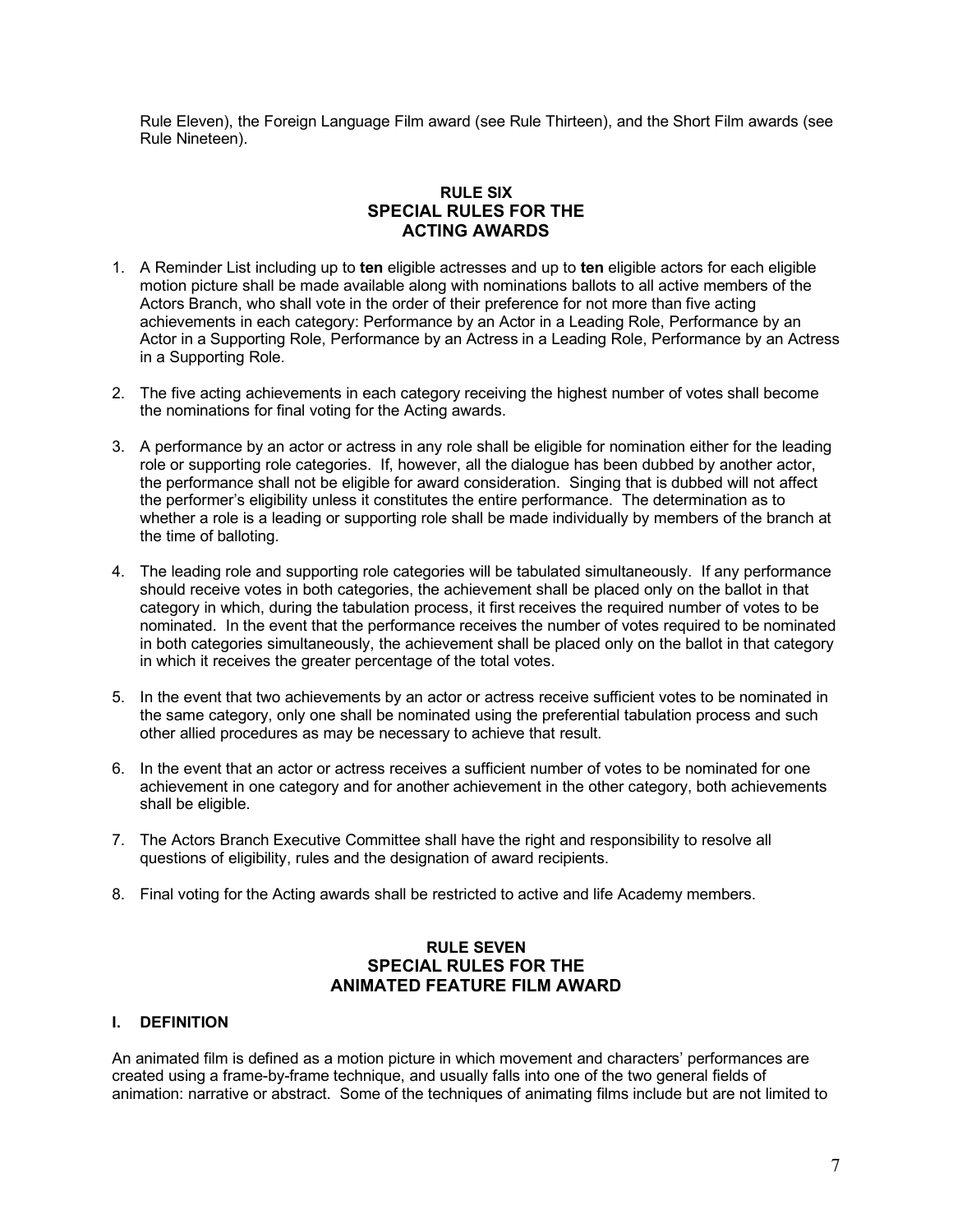hand-drawn animation, computer animation, stop-motion, clay animation, pixilation, cutout animation, pinscreen, camera multiple pass imagery, kaleidoscopic effects created frame-by-frame, and drawing on the film frame itself. Motion capture and real-time puppetry are not by themselves animation techniques. An animated short film has a running time of 40 minutes or less. An animated feature film has a running time of more than 40 minutes. In an animated film, animation must figure in no less than 75 percent of the picture's running time. In addition, a narrative animated film must have a significant number of the major characters animated. If the picture is created in a cinematic style that could be mistaken for live action, the filmmaker(s) must also submit information supporting how and why the picture is substantially a work of animation rather than live action.

# **II. ELIGIBILITY**

- A. Except as indicated above, motion pictures in this category must meet all the requirements in Academy Awards Rules Two, Three and Four.
- B. At least eight eligible animated features must have been theatrically released in Los Angeles County within the calendar year for this category to be activated.
- C. The Short Films and Feature Animation Branch Executive Committee shall have the right and responsibility to resolve all questions of eligibility and rules.

## **III. SUBMISSION**

- A. The producer or distributor of the film must register online at the Academy's Awards Submissions site, submissions.oscars.org. and submit an Oscar Submission Form.
- B. The print or DCP submitted for Academy Awards consideration must be identical in content and length to the print or DCP used for the qualifying exhibition.
- C. The following submission materials, **including those from non-U.S. entrants,** must be received by the Academy by **5 p.m. on Monday, October 1, 2018:**
	- Completed online submission form
	- 35mm or 70mm film print or DCP, 3D capabilities accepted
	- Digital content delivery
	- 300 DVDs of the entry, without trailers or other extraneous material, capable of playing on Region 0/NTSC standard definition DVD players. DVDs must be in individual paper sleeves and must include the title, running time and director name only. No artwork, contact information, company name or film logo is acceptable on the DVD labels or sleeves.
	- Full cast and credit list
	- Brief English-language synopsis of the film
	- 3 to 5 representative film stills
	- A poster from the film's original release

#### **Foreign-language entries must provide accurate, legible English-language subtitles.**

C. Submissions materials must be shipped **prepaid** to:

Academy of Motion Picture Arts and Sciences ANIMATED FEATURE ENTRY 8949 Wilshire Blvd. Beverly Hills, CA 90211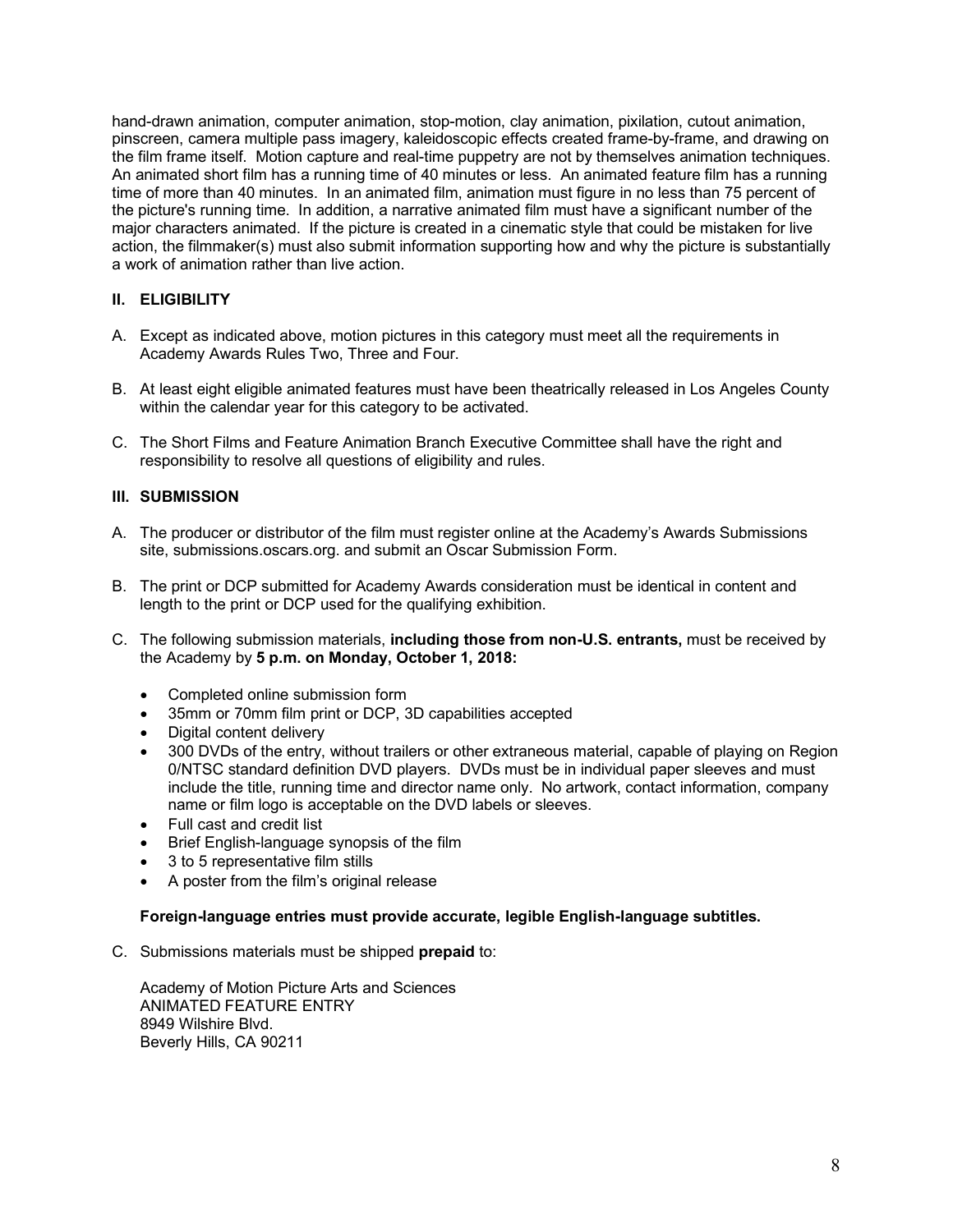Those entries not chosen as nominations for final balloting will be returned to the sender at the Academy's expense. Prints or DCPs, screeners and digital content submitted will be retained by the Academy until the voting process is completed and will not be loaned out for use.

- D. Films submitted in the Animated Feature Film category qualify for Academy Awards in other categories, including Best Picture.
- E. An animated feature film may be submitted in only one Awards year for Academy Awards consideration.

## **IV. NOMINEES AND AWARD RECIPIENTS**

- A. An entry form naming the intended award recipient(s) and including the signatures of **all** the credited producer(s) and director(s) is required. This is to insure that all parties are properly informed, and that agreement on the designated award recipient(s) is settled prior to submission.
- B. The award recipient(s) shall be designated by those responsible for the production of the film. The designated recipient(s) must be **the KEY CREATIVE INDIVIDUAL(S) most clearly responsible for the overall achievement.** A maximum of FOUR persons may be designated as nominees, one of whom must be the credited director and the other of whom must have a producer credit ("producer" or "produced by"). In the case of a **TWO-PERSON TEAM with shared and equal director or producer credit,** an additional statuette may be awarded.
- C. If a producer is named, that individual must have performed a major portion of the producing functions, in accordance with Academy producer criteria. Production companies or persons with the screen credit of co-director or any credit other than DIRECTOR or PRODUCER shall not be eligible as nominees for the film. Persons with screen credits of executive producer, co-producer, associate producer, line producer, produced in association with or any other credit shall not receive nominations or Academy statuettes. To qualify as a producer nominee for a nominated picture, the producer must have been determined eligible for a PGA award for the picture, or have appealed the PGA's refusal of such eligibility. The eligible producer nominees for Animated Feature Film will match those eligible for Best Picture.
- D. Final determination of the qualifying nominees for each nominated film will be made by the Short Films and Feature Animation Branch Executive Committee, including the right to name any additional qualified producer as a nominee.

## **V. VOTING**

- A. A chairperson, appointed by the Academy President, shall head the Animated Feature Nominating Committee. An invitation will be sent to all active and life Academy members, requesting their participation. Those serving on the committee will be required to see a minimum percentage of submitted eligible films as defined by the then-current procedures.
- B. All submitted eligible films will be made available to the Animated Feature Nominating Committee. The committee will vote by secret ballot to nominate from 2 to 5 motion pictures for this award. In any year in which 8 to 12 animated feature films are released in Los Angeles County and submitted for consideration, either 2 or 3 motion pictures may be nominated. In any year in which 13 to 15 animated feature films are released and submitted, a maximum of 4 motion pictures may be nominated. In any year in which 16 or more animated feature films are released and submitted, a maximum of 5 motion pictures may be nominated.

The Nominating Committee members shall vote in the order of their preference for not more than five motion pictures.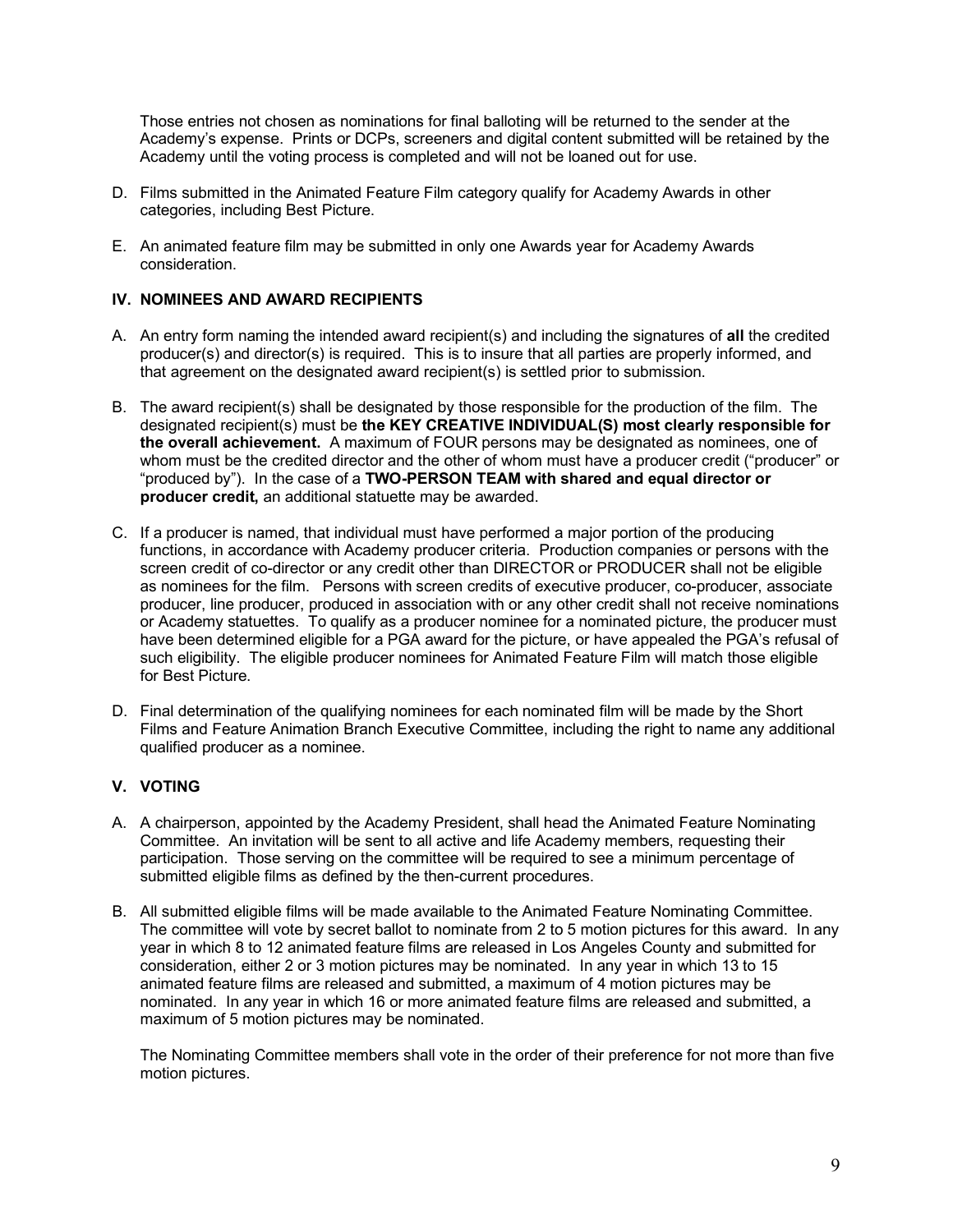<span id="page-10-0"></span>C. Final voting for the Animated Feature Film award shall be restricted to active and life Academy members.

# **RULE EIGHT SPECIAL RULES FOR THE CINEMATOGRAPHY AWARD**

- 1. A Reminder List of all eligible motion pictures shall be made available along with a nominations ballot to all members of the Cinematographers Branch, who shall vote in the order of their preference for not more than five motion pictures.
- 2. The five productions receiving the highest number of votes shall become the nominations for final voting for the Cinematography award.
- 3. In accordance with Rule Two Paragraph 5, only principal position credit(s) shall be considered eligible for the Cinematography award.
- 4. Final voting for the Cinematography award shall be restricted to active and life Academy members.

# **RULE NINE SPECIAL RULES FOR THE COSTUME DESIGN AWARD**

- 1. A Reminder List of all eligible motion pictures shall be made available along with a nominations ballot to all members of the Costume Designers Branch, who shall vote in the order of their preference for not more than five motion pictures.
- 2. To be eligible for the Costume Design award, the costumes for the picture must have been conceived by a costume designer. It is the intention of this rule to recognize the **designing** of costumes for their special use in motion pictures. Eligibility shall be determined by the Costume Designers Branch members present at a meeting called specifically for that purpose prior to the start of nominations balloting.
- 3. In accordance with Rule Two Paragraph 5, only principal position credit(s) shall be considered eligible for the Costume Design award.
- 4. The five motion pictures receiving the highest number of votes shall become the nominations for final voting for the Costume Design award.
- 5. Final voting for the Costume Design award shall be restricted to active and life Academy members.

# **RULE TEN SPECIAL RULES FOR THE DIRECTING AWARD**

- 1. A Reminder List of all eligible motion pictures shall be made available along with a nominations ballot to all members of the Directors Branch, who shall vote in the order of their preference for not more than five productions.
- 2. The five motion pictures receiving the highest number of votes shall become the nominations for final voting for the Directing award.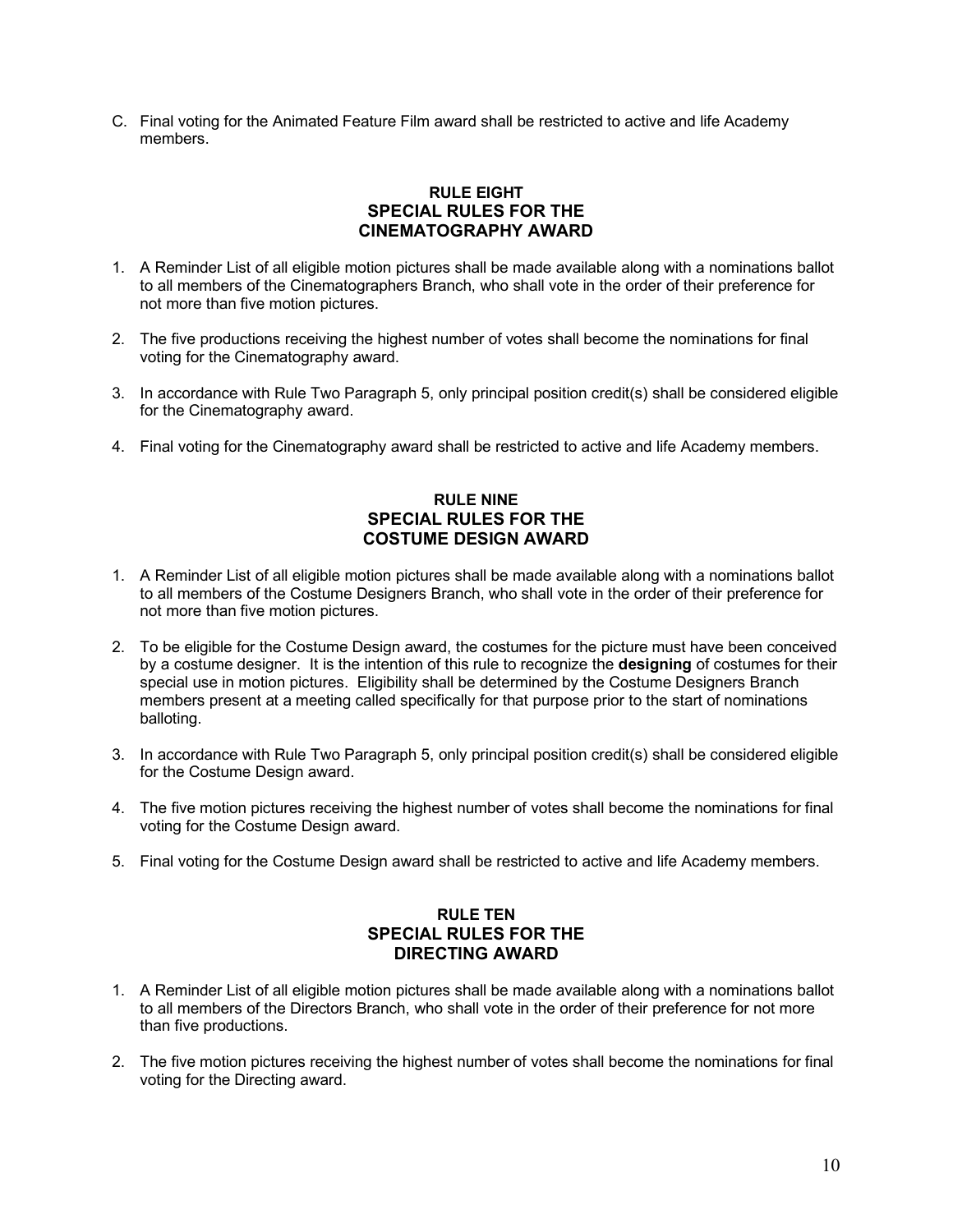<span id="page-11-0"></span>3. Final voting for the Directing award shall be restricted to active and life Academy members.

# **RULE ELEVEN SPECIAL RULES FOR THE DOCUMENTARY AWARDS**

#### **I. DEFINITION**

An eligible documentary film is defined as a theatrically released nonfiction motion picture dealing creatively with cultural, artistic, historical, social, scientific, economic or other subjects. It may be photographed in actual occurrence, or may employ partial reenactment, stock footage, stills, animation, stop-motion or other techniques, as long as the emphasis is on fact and not on fiction.

#### **II. CATEGORIES**

The Documentary awards are divided into two categories:

- A. Documentary Feature motion pictures with a running time of more than 40 minutes, and
- B. Documentary Short Subject motion pictures with a running time of 40 minutes or less, including all credits.

## **III. DOCUMENTARY FEATURE**

#### **A. Eligibility**

1. To be eligible for 91st Academy Awards consideration, a documentary feature must complete **both** a seven-day theatrical release in Los Angeles County **and** a seven-day theatrical release in the City of New York during the eligibility period.

#### **OR**

2. The film must have won a qualifying award at a competitive film festival, as specified in the Documentary Feature Qualifying Festival List, regardless of any prior public exhibition or distribution by nontheatrical means. Proof of the award must be submitted with the entry. The Documentary Feature Qualifying Festival List is available at www.oscars.org or may be obtained from the Academy.

## **OR**

- 3. The film must have been submitted in the Foreign Language Film category as its country's official selection for the 91st Academy Awards.
- 4. The eligibility period for documentary features begins on January 1, 2018, and ends on December 31, 2018. For films being released between January 1 and August 31, the completed online submission form and all other entry materials, including the digital content delivery and DVDs, must be received by the Academy no later than 30 days after the end of the qualifying theatrical releases. For films being released between September 1 and December 31, the completed online submission form, letters from the theaters confirming that the film will be satisfying the release requirements, and all other entry materials, including the digital content delivery and DVDs, must be received by the Academy by **5 p.m. PT on Monday, October 1, 2018.** Those entrants submitting entry materials by October 1 with a planned theatrical release before the end of the calendar year, but which will not have a locked picture by the October 1 deadline, may request by September 24 an extension for the DVD submission and digital content delivery only. Extensions will be granted to November 1, and only if the picture is not locked. No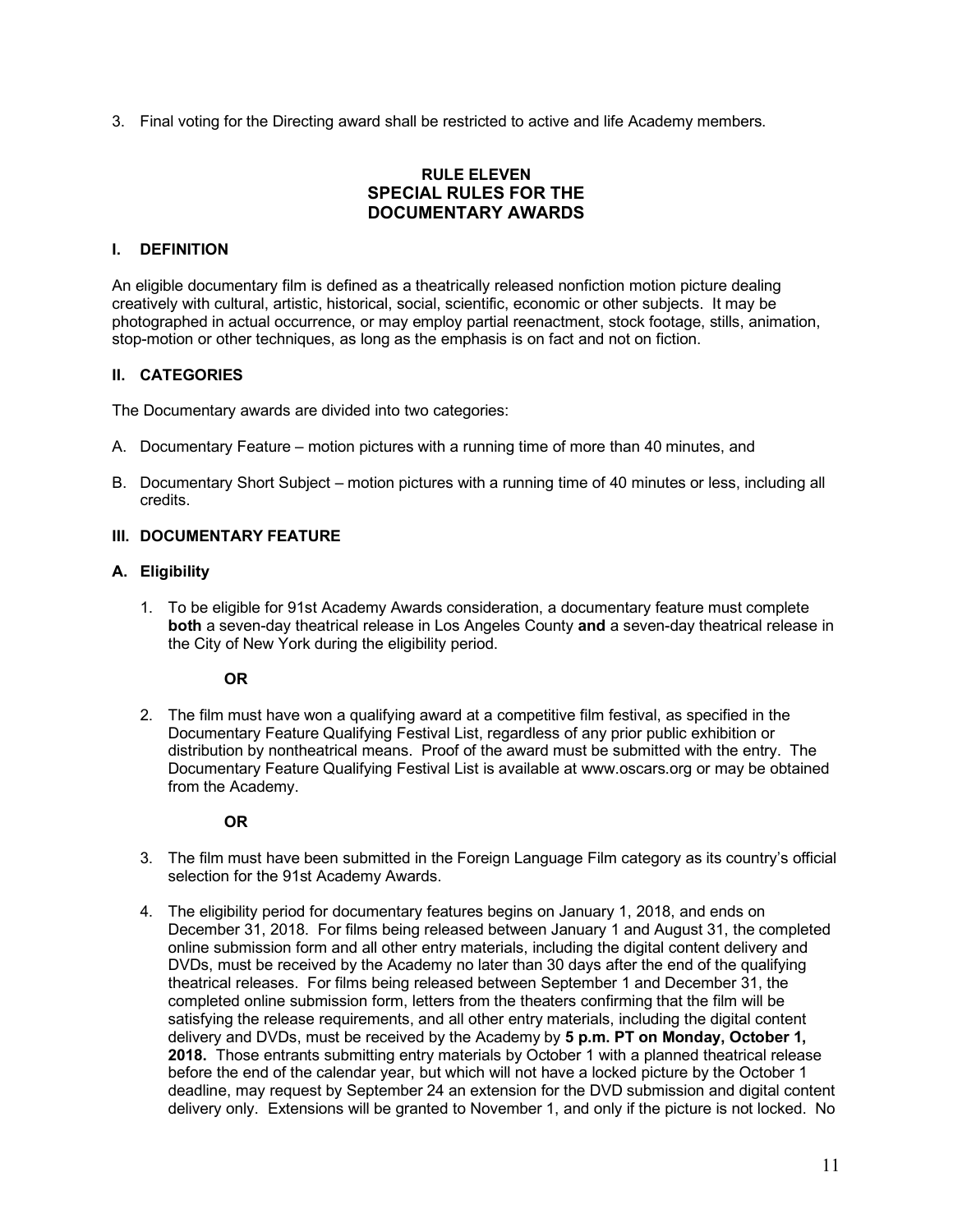submissions will be accepted after **5 p.m. PT on Monday, October 1, 2018.** 

- 5. The theatrical releases in both cities or festival award win must take place in the same eligibility period and within two years of the motion picture's completion date. **A theatrical release in only one of the qualifying cities disqualifies a picture from Academy Awards contention in the Documentary Feature category in any year.** Documentaries submitted for consideration for the 91st Academy Awards in any category will not be eligible for consideration in subsequent Awards years in any category. The picture must be submitted in the same Awards year in which it first qualifies.
- 6. The picture must be exhibited using 35mm or 70mm film, or in a 24- or 48-frame progressive scan Digital Cinema format with a minimum projector resolution of 2048 by 1080 pixels, source image format conforming to ST 428-1:2006 D-Cinema Distribution Master – Image Characteristics; image compression (if used) conforming to ISO/IEC 15444-1 (JPEG 2000); and image and sound files packaged as Digital Cinema Packages (DCPs) in either "Interop" or "SMPTE DCP" formats. SMPTE DCP refers to SMPTE ST429-2 and related specifications. (Bluray format does not meet Digital Cinema requirements.)

The audio in a Digital Cinema Package (DCP) is typically 5.1 or 7.1 channels of discrete audio. The minimum for a non-mono configuration of the audio shall be three channels as Left, Center, Right (a Left/Right configuration is not acceptable in a theatrical environment).

The audio data shall be formatted in conformance with ST 428-2:2006 D-Cinema Distribution Master – Audio Characteristics and ST 428-3:2006 D-Cinema Distribution Master – Audio Channel Mapping and Channel Labeling.

- 7. Screenings during the theatrical release must occur at least four times daily and must begin between noon and 10 p.m., with at least one screening beginning daily between 6 p.m. and 10 p.m. The motion picture must be exhibited for paid admission, and must be advertised during each of its qualifying theatrical releases in a manner normal and customary to theatrical feature distribution practices. The film must have a movie critic review in either *The New York Times, Time Out New York, The Village Voice, Los Angeles Times* or *LA Weekly*. A television critic review will not be accepted. Filmmakers who are unable to obtain a review may appeal for an exemption.
- 8. Works that are essentially promotional or instructional are not eligible, nor are works that are essentially unfiltered records of performances.
- 9. Only individual documentary works are eligible. This excludes from consideration:
	- multi-part or limited series,
	- episodes extracted from a larger series,
	- segments taken from a single "composite" program, and
	- alternate versions of ineligible works.
- 10. The significant dialogue or narration must be in English, or the entry must have English-language subtitles.
- 11. **Films that, in any version, receive a nontheatrical public exhibition or distribution before their first qualifying theatrical release, will not be eligible for Academy Awards consideration.** Nontheatrical public exhibition or distribution includes but is not limited to:
	- Broadcast and cable television
	- PPV/VOD
	- DVD distribution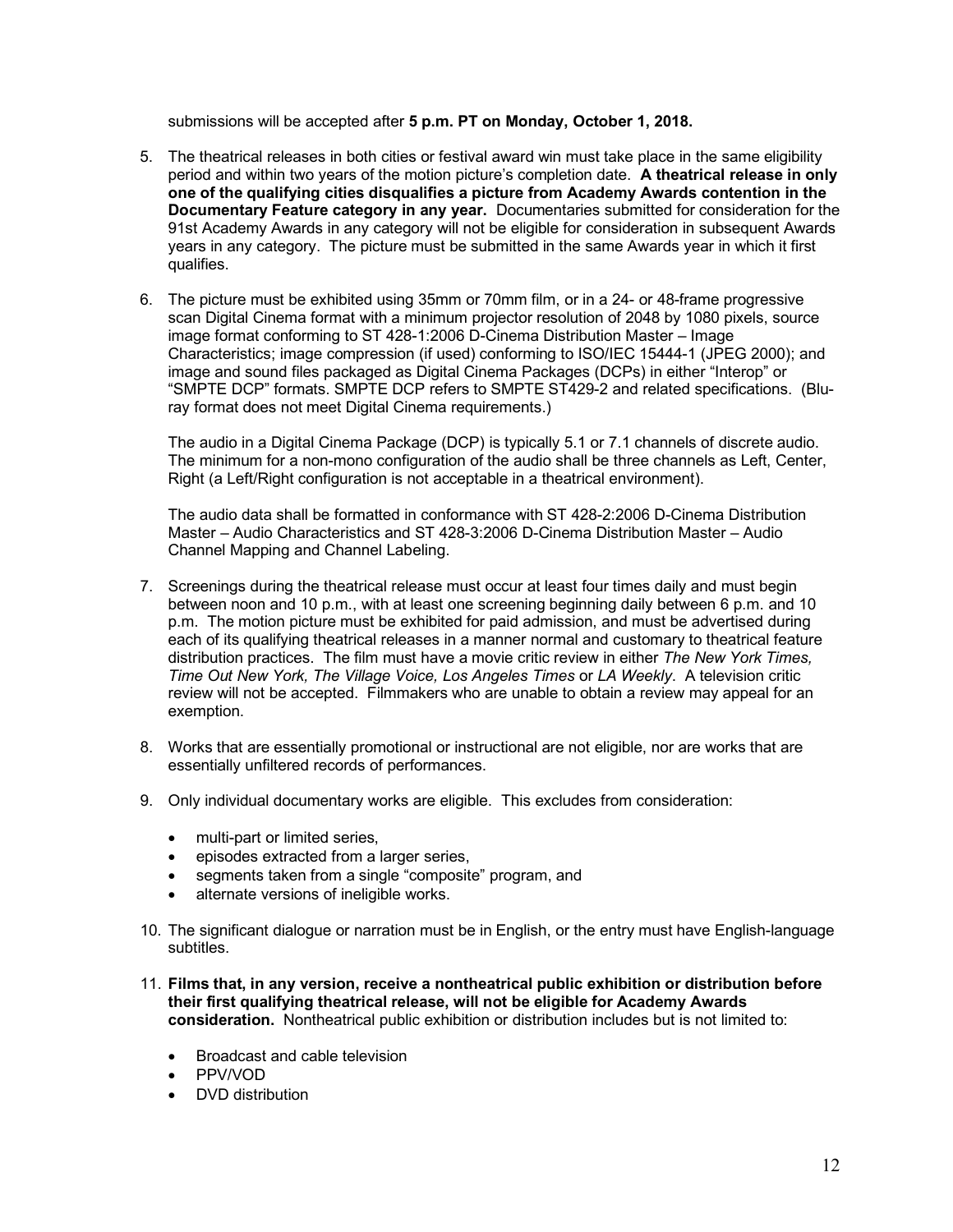#### • Internet transmission

Ten minutes or ten percent of the running time of a film, whichever is shorter, is allowed to be shown in a nontheatrical medium prior to the film's theatrical release.

#### **B. Submission**

- 1. The producer or distributor of the film must register online at the Academy's Awards Submissions site, submissions.oscars.org, and inform the Academy of the details of the film's theatrical release **before** the release begins.
- 2. Entrants (including non-U.S. entrants) must complete the online submission form and submit to the Academy the digital content delivery of the film and 50 DVDs of the entry, without trailers or other extraneous material, capable of playing on Region 0/NTSC standard definition DVD players, and all other required material and required signatures by 5 p.m. PT on the dates listed in Paragraph III.A.2 above. DVDs must be in individual paper sleeves and must include the title, running time and director name only. No artwork, contact information, company name or film logo is acceptable on the DVD labels or sleeves.

## **C. Voting**

- 1. Documentaries will be viewed by members of the Documentary Branch, who will use a preferential voting system to produce a shortlist of 15 films. Five nominees will then be chosen by a second round of balloting, again using a preferential voting system.
- 2. Final voting shall be restricted to active and life members of the Academy who have viewed all of the nominated documentaries.

#### **D. Copies Required**

The filmmakers of the shortlisted documentaries must submit either two 35mm or 70mm film prints or two DCP versions of the documentary after the shortlist is announced. Following the nominations screenings, one copy of the work shall become the property of the Academy Film Archive. By submitting a film, the filmmaker agrees that the Academy has the right to make copies and distribute them for voting purposes only.

#### **E. Nominees and Award Recipients**

- 1. The nominee(s) should be the individual(s) most involved in the key creative aspects of the filmmaking process. Normally **two or three persons may be named as nominees, one of whom must be the credited director who exercised directorial control, and the other(s) of whom must have a director or producer credit.** If a producer is named, that individual must have performed a major portion of the producing functions, in accordance with Academy producer criteria. Production companies or persons with the screen credit of executive producer, coproducer or any credit other than director or producer shall not be eligible as nominees for the motion picture.
- 2. All individuals with a "producer" or "produced by" credit on films that reach the semifinal round will automatically be vetted. To qualify as a producer nominee for a nominated picture, the producer must have been determined eligible by the PGA for the picture, or have appealed the PGA's refusal of such eligibility. Final determination of the qualifying producer nominees for each nominated picture will be made by the Documentary Branch Executive Committee, including the right to name any additional qualified producer as a nominee.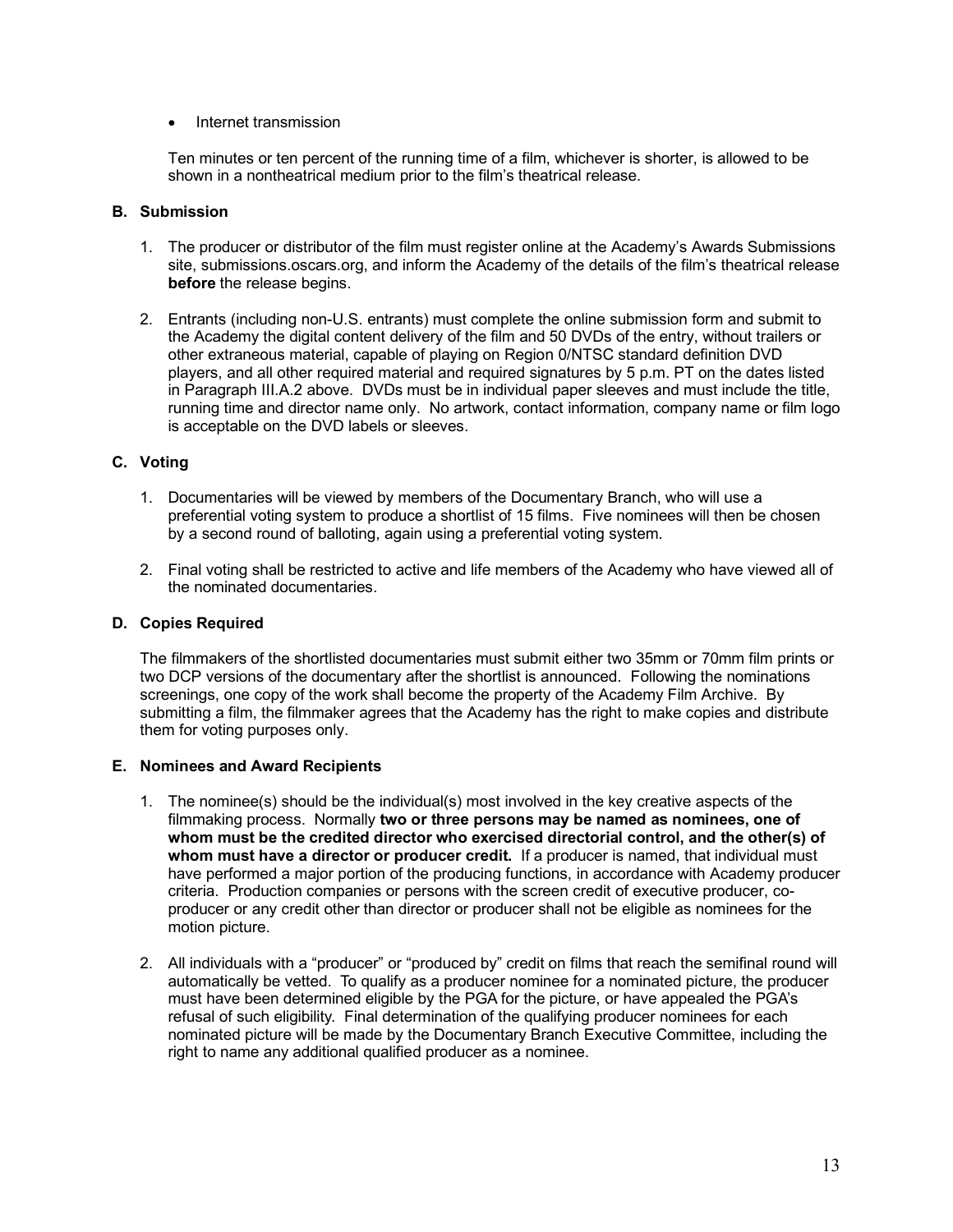# **F. Other Rules**

- 1. Documentaries submitted in this category may also qualify for awards in other categories if they meet the specified requirements and submission deadlines.
- 2. The Documentary Branch Executive Committee shall resolve all questions of eligibility and rules.

# **IV. DOCUMENTARY SHORT SUBJECT**

# **A. Eligibility**

1. To be eligible for 91st Academy Awards consideration, a documentary short subject must complete a seven-day commercial run in a theater in **either** Los Angeles County **or** the City of New York, during the eligibility period and prior to public exhibition or distribution by any nontheatrical means.

#### **OR**

2. The film must have won a qualifying award at a competitive film festival, as specified in the Documentary Short Subject Qualifying Festival List, regardless of any prior public exhibition or distribution by nontheatrical means. Proof of the award must be submitted with the entry. The Documentary Short Subject Qualifying Festival List is available at www.oscars.org or may be obtained from the Academy.

#### **OR**

- 3. The film must have won a Gold, Silver or Bronze Medal award in the Academy's 2018 Student Academy Awards competition in the Documentary category.
- 4. The eligibility period for documentary short subjects begins on **September 1, 2017,** and ends on **September 30, 2018.** The completed online submission form and all other entry materials, including the digital content delivery and DVDs, must be received by the Academy no later than 30 days after the end of the qualifying run or the festival award win. No submissions will be accepted after **5 p.m. PT on Monday, October 1, 2018.**
- 5. The qualifying run or festival award win must take place within two years of the motion picture's completion date. The picture must be submitted in the same Awards year in which it first qualifies. Documentaries submitted for the 91st Academy Awards in any category will not be eligible for consideration in subsequent Awards years in any category.
- 6. The picture must be exhibited using 35mm or 70mm film, or in a 24- or 48-frame progressive scan Digital Cinema format with a minimum projector resolution of 2048 by 1080 pixels, source image format conforming to ST 428-1:2006 D-Cinema Distribution Master – Image Characteristics; image compression (if used) conforming to ISO/IEC 15444-1 (JPEG 2000); and image and sound files packaged as Digital Cinema Packages (DCPs) in either "Interop" or "SMPTE DCP" formats. SMPTE DCP refers to SMPTE ST429-2 and related specifications. (Bluray format does not meet Digital Cinema requirements.)

The audio in a Digital Cinema Package (DCP) is typically 5.1 or 7.1 channels of discrete audio. The minimum for a non-mono configuration of the audio shall be three channels as Left, Center, Right (a Left/Right configuration is not acceptable in a theatrical environment).

The audio data shall be formatted in conformance with ST 428-2:2006 D-Cinema Distribution Master – Audio Characteristics and ST 428-3:2006 D-Cinema Distribution Master – Audio Channel Mapping and Channel Labeling.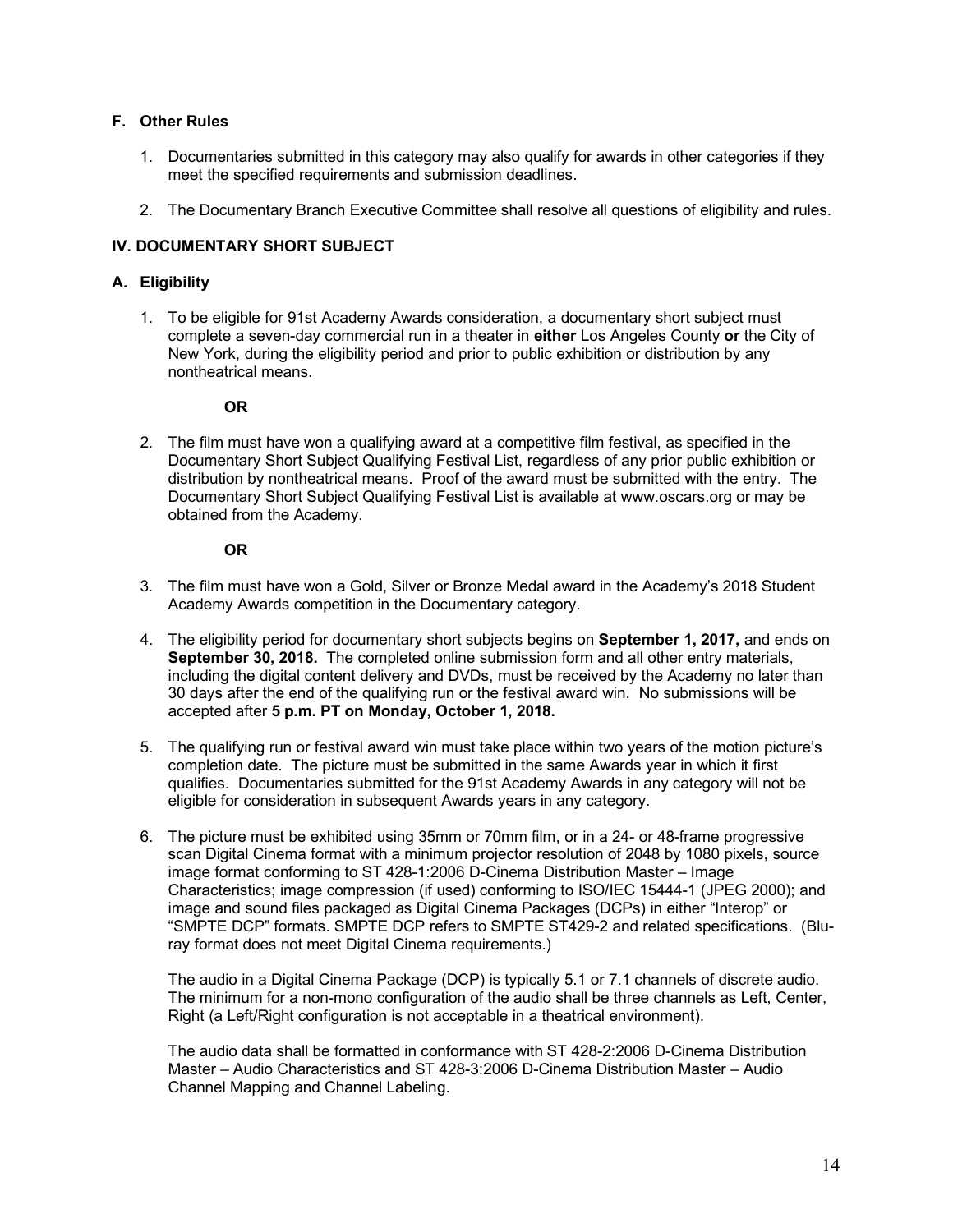- 7. Screenings in the qualifying run must occur at least once daily and begin between noon and 10 p.m. The motion picture must be exhibited for paid admission, and must be advertised during its run in a manner normal and customary to theatrical feature distribution practices.
- 8. Works that are essentially promotional or instructional are not eligible, nor are works that are essentially unfiltered records of performances.
- 9. Only individual documentary works are eligible. This excludes from consideration such works as:
	- multi-part or limited series,
	- episodes extracted from a larger series,
	- segments taken from a single "composite" program,
	- alternate versions of ineligible works, and
	- documentary short subjects created from materials substantially taken from or cut down from completed, publicly exhibited feature-length documentaries.
- 10. The significant dialogue or narration must be in English, or the entry must have English-language subtitles.
- 11. **Films that, in any version, receive a nontheatrical public exhibition or distribution before their qualifying run as defined in Paragraph IV.A.1 above will not be eligible for Academy Awards consideration.** Nontheatrical public exhibition or distribution includes but is not limited to:
	- Broadcast and cable television
	- PPV/VOD
	- DVD distribution
	- Internet transmission

Up to ten percent of the running time of a film is allowed to be shown in a nontheatrical medium prior to the film's commercial qualifying run.

## **Films qualifying under Paragraph IV.A.2 or IV.A.3 above are exempted from this rule.**

## **B. Submission**

- 1. The producer or distributor of the film must register online at the Academy's Awards Submissions site, submissions.oscars.org, and inform the Academy of the details of the film's qualifying run **before** the run begins.
- 2. Entrants (including non-U.S. entrants) must complete the online submission form and submit to the Academy the digital content delivery of the film, and all other required materials and required signatures by 5 p.m. PT on the dates listed in Paragraph IV.A.4 above.

## **C. Voting**

- 1. Documentaries will be viewed by members of the Documentary Branch, who will use a preferential voting system to produce a ten-picture shortlist. Five nominees will then be chosen by a second round of balloting, using a preferential voting system.
- 2. Final voting shall be restricted to active and life Academy members who have viewed all of the nominated documentaries.

## **D. Copies Required**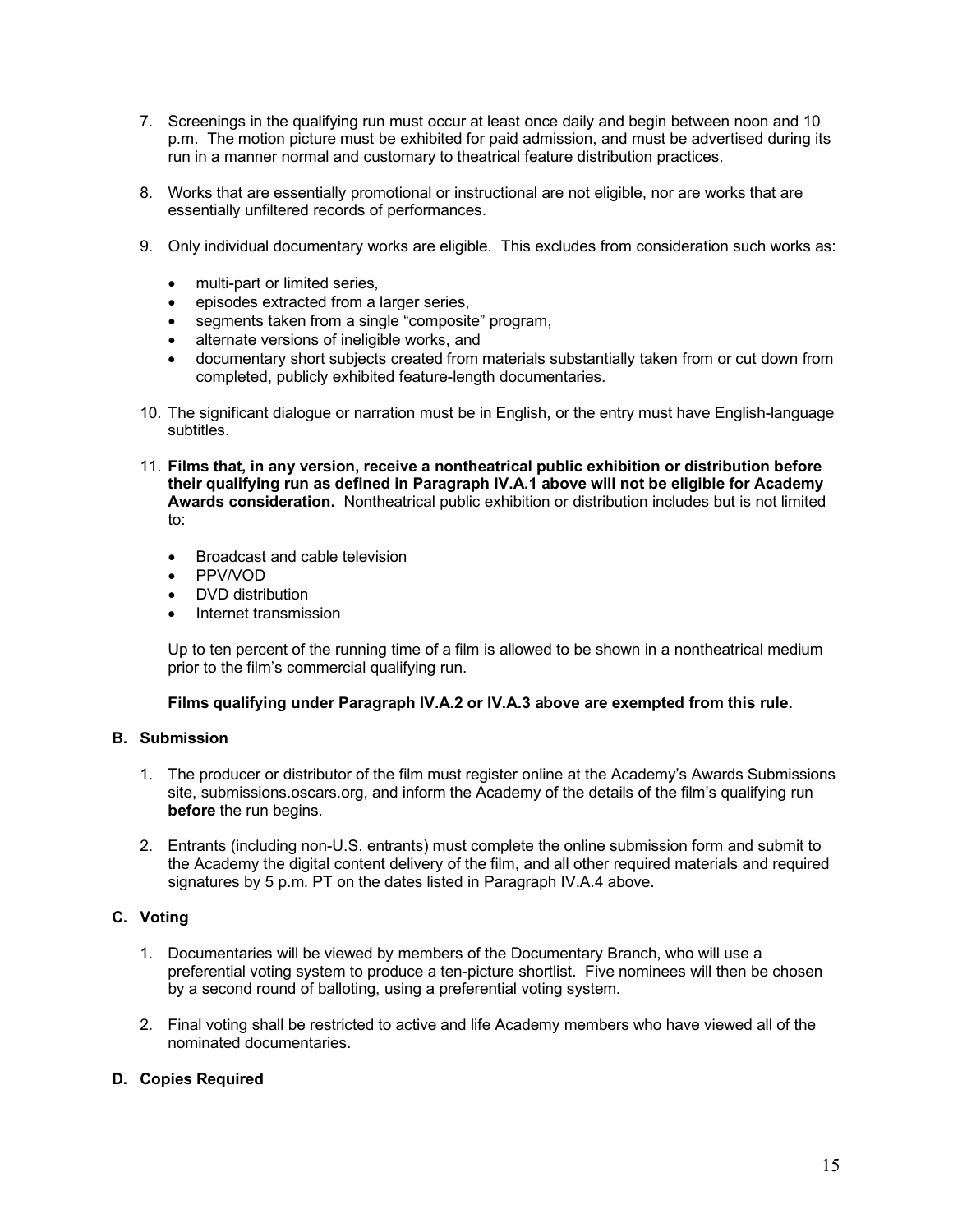<span id="page-16-0"></span>The filmmakers of the shortlisted documentaries must submit either two 35mm or 70mm film prints or two DCP versions of the documentary after the shortlist is announced. Following the nominations screenings, one copy of the work shall become the property of the Academy Film Archive. By submitting a film, the filmmaker agrees that the Academy has the right to make copies and distribute them for voting purposes only.

## **E. Nominees and Award Recipients**

- 1. The nominee(s) should be the individual(s) most involved in the key creative aspects of the filmmaking process. **A maximum of two persons may be designated as nominees, one of whom must be the credited director who exercised directorial control, and the other of whom must have a director or producer credit.** If a producer is named, that individual must have performed a major portion of the producing functions, in accordance with Academy producer criteria. Production companies or persons with the screen credit of executive producer, coproducer or any credit other than director or producer shall not be eligible as nominees for the motion picture.
- 2. All individuals with a "producer" or "produced by" credit on films that reach the semifinal round will automatically be vetted. The Documentary Branch Executive Committee will determine which producer, if any, is eligible to receive an Oscar. In the unlikely event of a dispute, filmmakers may appeal the Committee's decision.

#### **F. Other Rules**

The Documentary Branch Executive Committee shall resolve all questions of eligibility and rules.

# **RULE TWELVE SPECIAL RULES FOR THE FILM EDITING AWARD**

- 1. A Reminder List of all eligible motion pictures shall be made available along with a nominations ballot to all members of the Film Editors Branch, who shall vote in the order of their preference for not more than five productions.
- 2. The five productions receiving the highest number of votes shall become the nominations for final voting for the Film Editing award.
- 3. In accordance with Rule Two Paragraph 5, only film editors who hold principal position credit(s) shall be considered eligible for the Film Editing award.
- 4. Final voting for the Film Editing award shall be restricted to active and life Academy members.

# **RULE THIRTEEN SPECIAL RULES FOR THE FOREIGN LANGUAGE FILM AWARD**

## **A. DEFINITION**

A foreign language film is defined as a feature-length motion picture (defined as over 40 minutes) produced outside the United States of America with a predominantly non-English dialogue track. Animated and documentary feature films are permitted.

## **B. ELIGIBILITY**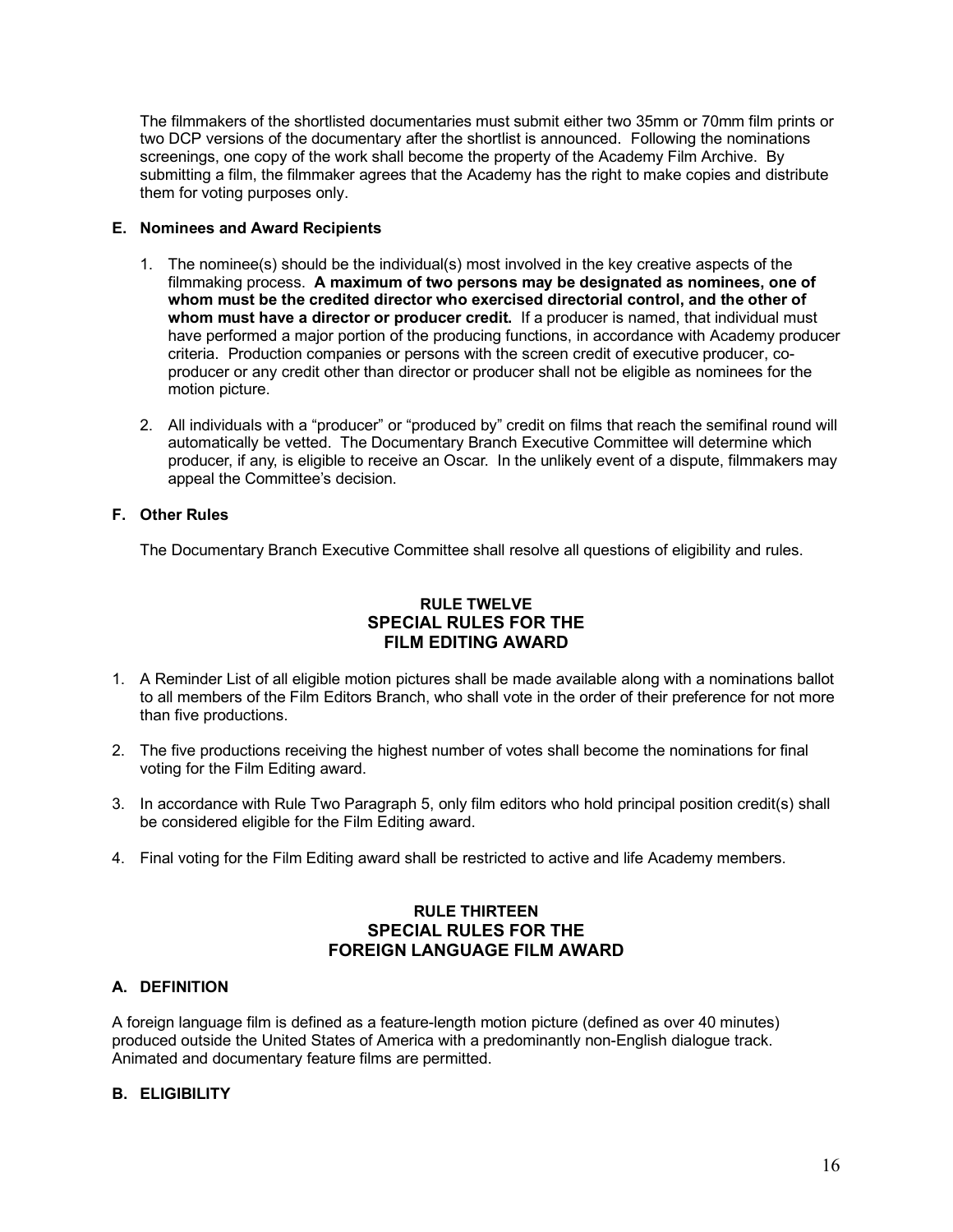1. The motion picture must be first released in the country submitting it no earlier than October 1, 2017 and no later than September 30, 2018, and be first publicly exhibited for at least seven consecutive days in a commercial motion picture theater for the profit of the producer and exhibitor. Submissions must be in 35mm or 70mm film, or in a 24- or 48-frame progressive scan Digital Cinema format with a minimum projector resolution of 2048 by 1080 pixels, source image format conforming to ST 428- 1:2006 D-Cinema Distribution Master – Image Characteristics; image compression (if used) conforming to ISO/IEC 15444-1 (JPEG 2000); and image and sound files packaged as Digital Cinema Packages (DCPs) in either "Interop" or "SMPTE DCP" formats. SMPTE DCP refers to SMPTE ST429-2 and related specifications. (Blu-ray format does not meet Digital Cinema requirements.)

The audio in a Digital Cinema Package (DCP) is typically 5.1 or 7.1 channels of discrete audio. The minimum for a non-mono configuration of the audio shall be three channels as Left, Center, Right (a Left/Right configuration is not acceptable in a theatrical environment).

The audio data shall be formatted in conformance with ST 428-2:2006 D-Cinema Distribution Master – Audio Characteristics and ST 428-3:2006 D-Cinema Distribution Master – Audio Channel Mapping and Channel Labeling.

- 2. The film must be advertised and exploited during its theatrical release in a manner considered normal and customary to theatrical feature distribution practices. The film need not have been released in the United States.
- 3. **Films that, in any version, receive a nontheatrical public exhibition or distribution before their first qualifying theatrical release will not be eligible for Academy Awards consideration.** Nontheatrical public exhibition or distribution includes but is not limited to:
	- Broadcast and cable television
	- PPV/VOD
	- DVD distribution
	- Internet transmission
- 4. The recording of the original dialogue track as well as the completed picture must be predominantly in a language or languages other than English. **ACCURATE, LEGIBLE ENGLISH-LANGUAGE SUBTITLES ARE REQUIRED.**
- 5. The submitting country must certify that creative control of the motion picture was largely in the hands of citizens or residents of that country.
- 6. The Foreign Language Film Award Executive Committee shall resolve all questions of eligibility and rules.

## **C. SUBMISSION**

- 1. Each country shall be invited to submit its best film to the Academy. Selection of that film shall be made by **one** approved organization, jury or committee that should include artists and/or craftspeople from the field of motion pictures. A list of the selection committee members must be submitted to the Academy no later than **FRIDAY, JUNE 29, 2018**. Countries submitting for the first time, or which have not submitted for the previous five years, must present a list of selection committee members and application materials for Academy approval by Monday, December 31, 2018, for eligibility in the following (92nd) Awards year. A country need not submit a film every year.
- 2. **Only one film will be accepted from each country as the official selection.** Films can be submitted to the Academy as soon as they are selected.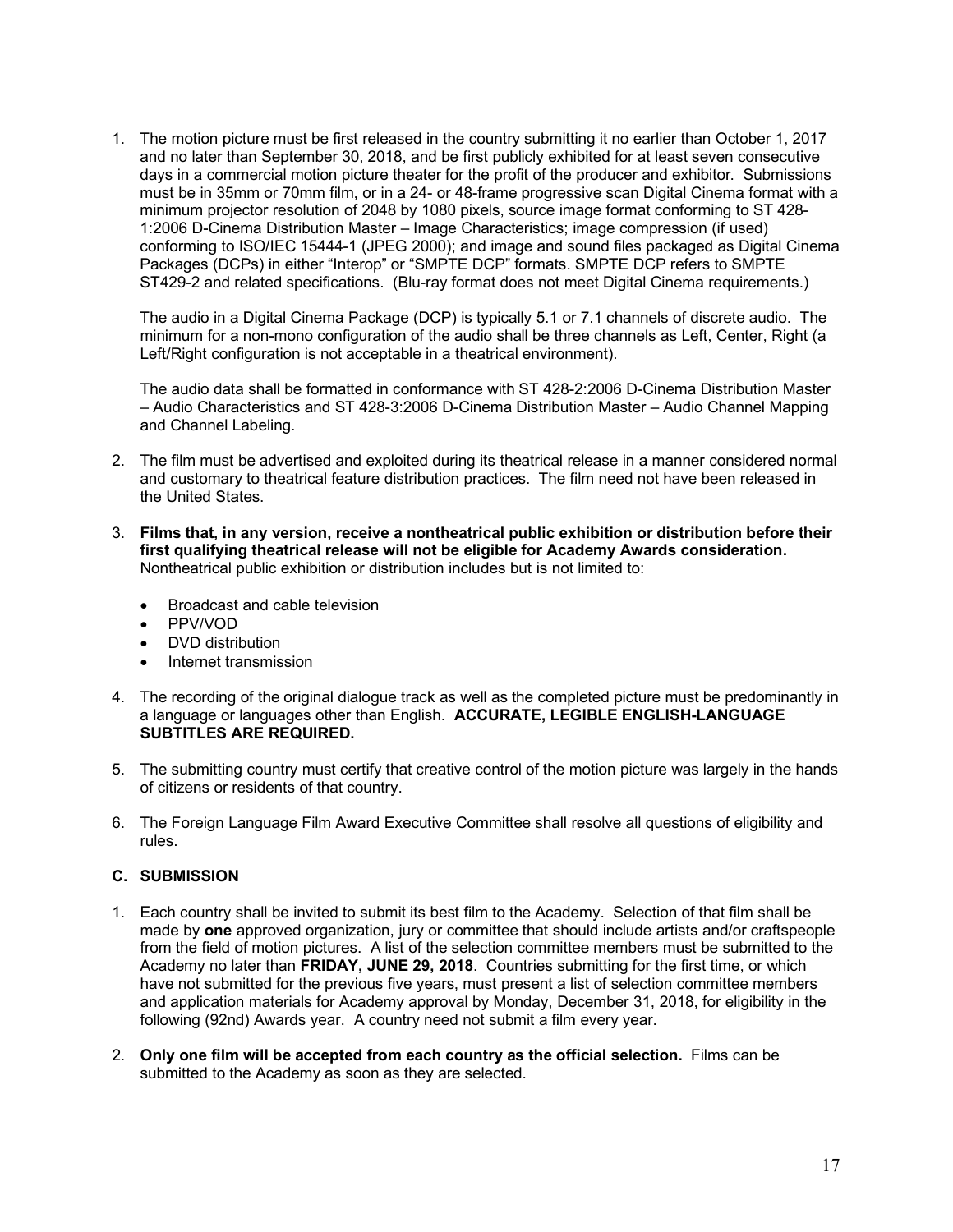- 3. The Academy will provide online access to each country's approved selection committee so that the producer of the selected film can supply full production information.
- 4. The following submission materials must be submitted to the Academy by **5 p.m. PT on Monday, October 1, 2018:**
	- Completed online submission forms
	- 35mm or 70mm film print or DCP with accurate, legible English-language subtitles. The print or DCP submitted for Awards consideration **must** be identical in content and length to the print or copy used in the film's theatrical release.
	- Digital content delivery
	- Full cast and credits list
	- Brief English-language synopsis of the film
	- Director's biography, filmography and photograph
	- 3 to 5 representative film stills
	- A poster from the film's theatrical release
	- Proof of advertising for the film's theatrical release
- 5. Countries whose films are shortlisted will be required to provide the Academy additional Englishlanguage subtitled prints or DCPs, to facilitate voting screenings. Additional materials are due at the Academy by **9 a.m. PT on the Thursday after the shortlist is announced.**
- 6. **Films submitted will be retained by the Academy throughout the voting process.** By submitting a film, the filmmaker agrees that the Academy has the right to make copies and distribute them for voting purposes only. The Academy will retain for its archives one print of every motion picture receiving a nomination for the Foreign Language Film award. Additional prints of those films receiving nominations will be returned to the sender at the Academy's expense.

## **D. VOTING**

- 1. Foreign Language Film nominations will be determined in two phases:
	- a. The Phase I Foreign Language Film Award Committee will view the eligible submissions in the category and vote by secret ballot. The group's top six choices, augmented by three additional selections voted by the Academy's Foreign Language Film Award Executive Committee, will constitute the shortlist of nine films.
	- b. The Phase II Foreign Language Film Award Committee will view the nine shortlisted films and vote by secret ballot to determine the category's five nominees.
- 2. Final voting for the Foreign Language Film award shall be restricted to active and life Academy members who have viewed all five motion pictures nominated for the award.
- 3. The Academy statuette (Oscar) will be awarded to the motion picture and accepted by the director on behalf of the picture's creative talents. For Academy Awards purposes, the country will be credited as the nominee. The director's name will be listed on the statuette plaque after the country and film title.

## **E. ADVERTISING AND PUBLICITY RESTRICTIONS**

1. In addition to complying with the Awards Rules for the 91st Oscars, all participants in the Awards competition are also bound by the Academy Campaign Regulations concerning the promotion of eligible films and are subject to the penalties provided therein, including the potential declaration of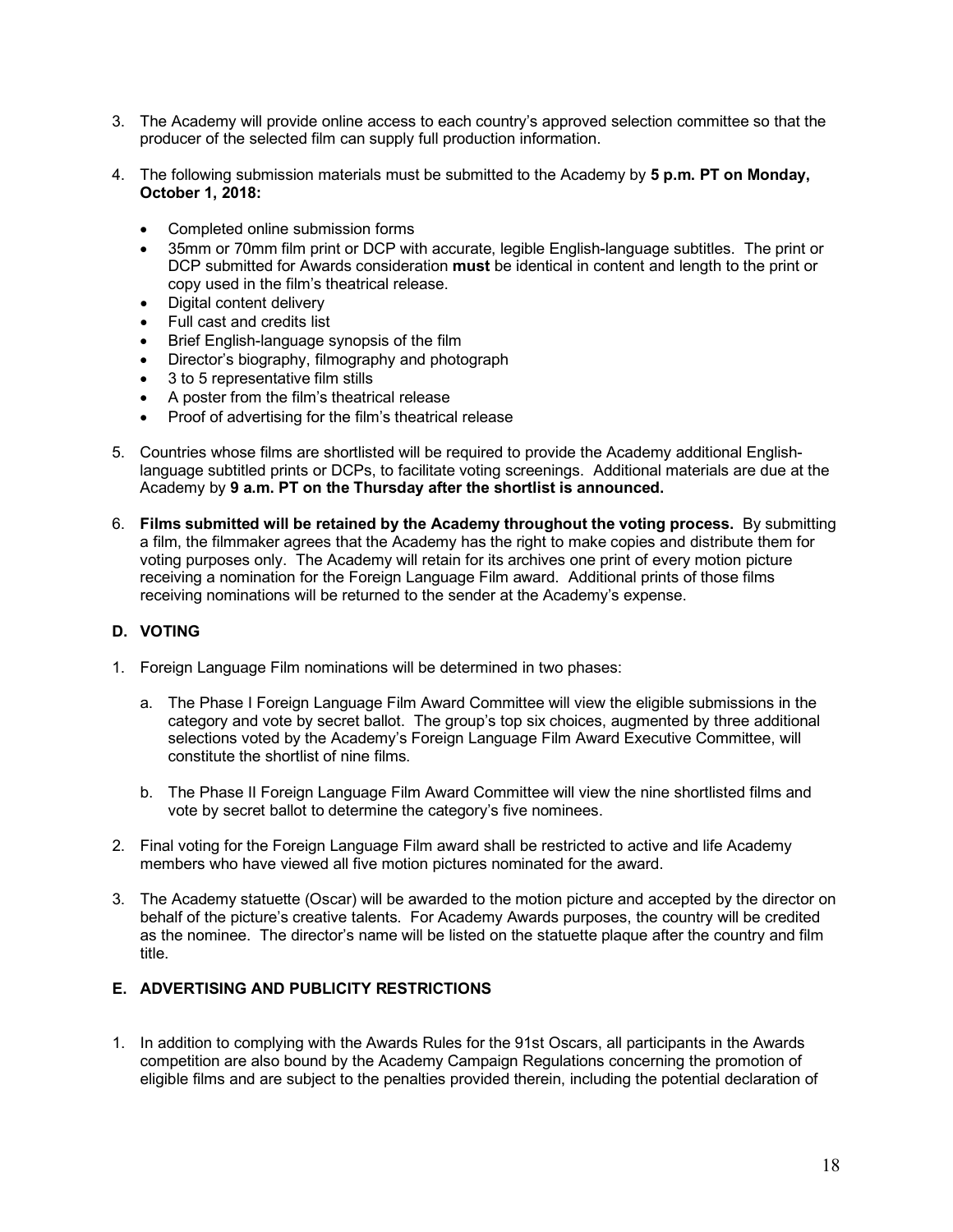<span id="page-19-0"></span>ineligibility by the Board of Governors for violation of those guidelines. The Regulations can be found at Oscars.org/regulations.

# **F. ELIGIBILITY IN OTHER CATEGORIES**

- 1. Eligible submissions for Foreign Language Film award consideration may also qualify for the 91st Academy Awards in other categories, provided they comply with the rules governing those categories.
- 2. **Films nominated for the Foreign Language Film award are not eligible for Academy Awards consideration in any category in any subsequent Awards year.** Submitted films that are not nominated for the Foreign Language Film award are eligible for Awards consideration in other categories in the subsequent year, provided the film complies with the rules governing those categories.

#### **RULE FOURTEEN SPECIAL RULES FOR THE MAKEUP AND HAIRSTYLING AWARD**

## **I. DEFINITION**

Makeup refers to any change in the appearance of a performer's face, head, or body created by the application of cosmetics, three-dimensional materials, prosthetic appliances, or facial hair applied directly to the performer's face, head, or body. Hairstyling refers to any change in the appearance of a performer through hairstyling, wigs or hairpieces applied directly to the performer.

Makeup and hairstyling, as achievements or crafts, shall be determined by the Makeup Artists and Hairstylists Branch Executive Committee.

#### **II. ELIGIBILITY AND VOTING**

A. Makeup Artists and Hairstylists Branch members of the Academy shall attend meetings to review a Reminder List of all eligible motion pictures. Selected credited makeup artists and hairstylists of the motion pictures under consideration for the Makeup and Hairstyling award shall be required to provide the committee with written descriptions explaining the procedures used to create the makeup and hairstyling achievements, and the names and titles of the primary individuals – not to exceed three in number – directly involved with, and principally responsible for, the makeup and hairstyles achieved.

No more than two statuettes will normally be given in the Makeup and Hairstyling category. On occasion, a third statuette may be awarded when there are three primary and essential contributors to the achievement.

- B. The Makeup Artists and Hairstylists Branch members shall meet and vote by secret ballot in the order of their preference for not more than seven motion pictures to be considered for the Makeup and Hairstyling award. A minimum of 15 eligible voters shall constitute a quorum for the selection of achievements to be considered further. Recommendations will be made to the Makeup Artists and Hairstylists Branch Executive Committee for specific individual achievements from each picture to be considered for the award.
- C. The Executive Committee will request that producers provide opportunities to view their motion pictures through advance screenings or screeners. This is especially encouraged in instances where a film will be released after the selection meeting to determine the seven pictures that will be considered for nomination. If, and only if, the film is not available by two weeks prior to the selection meeting, excerpts may be submitted.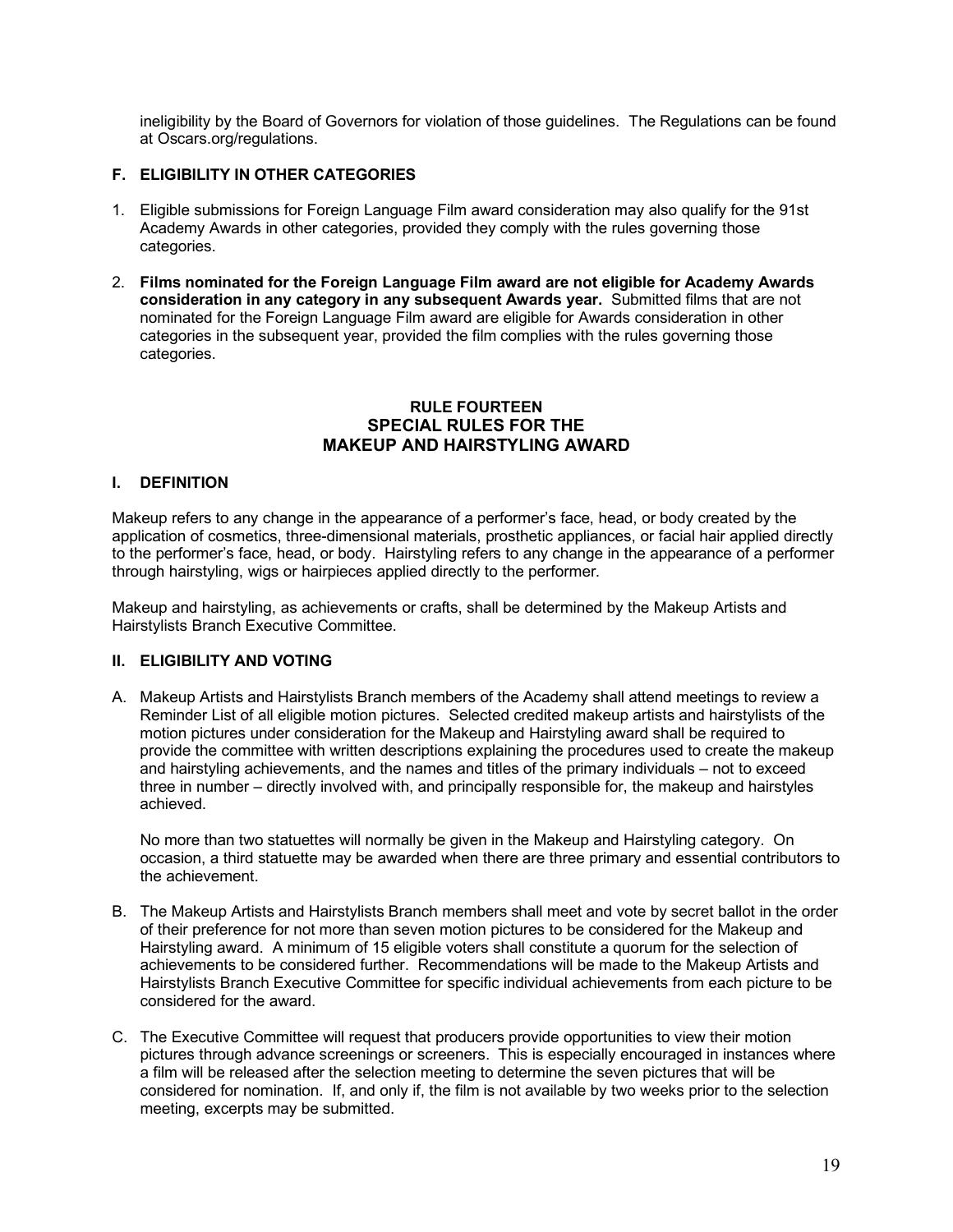<span id="page-20-0"></span>D. The producers, or directors, and responsible makeup artists and hairstylists of the motion pictures selected for Awards consideration shall be required to provide the committee with film or digital excerpts of selected scenes showing the achievements. If a motion picture is shortlisted, the Academy will provide a list of format requirements. For archival purposes, an archival key (aka DKDM) for the composition playlist must also be provided. Excerpts must be from the final release version of the motion pictures and shall not exceed ten minutes in total running time. All elements of the excerpt should be presented exactly as they appeared in the final release version of the motion picture and should focus on the makeup and hairstyling achievements under consideration. Each excerpt must start and finish without an editorial or sound blend between excerpts. If the clip does not meet these requirements, it may not be shown.

The producers shall provide the Academy the right to use the excerpts for any voting purposes, and for any nonprofit purposes of the Academy Museum, the Academy Foundation or Academy websites.

- E. For nomination purposes, eligibility of the contributor(s) to the makeup and/or hairstyling achievement shall be determined by the Makeup Artists and Hairstylists Branch Executive Committee.
- F. Makeup Artists and Hairstylists Branch members shall meet to screen the excerpts from the motion pictures (see Paragraph II.D above). All Makeup Artists and Hairstylists Branch members who have seen all seven of the shortlisted films will receive ballots and shall vote in the order of their preference for not more than three motion pictures. The three pictures receiving the highest number of votes shall become the nominations for final voting for the Makeup and Hairstyling award.

Makeup Artists and Hairstylists Branch members unable to attend the voting screening, but who have seen all the motion pictures under consideration, will receive ballots by mail. These ballots must be returned no later than the day preceding the voting screening.

- G. Final voting for the Makeup and Hairstyling award shall be restricted to active and life Academy members.
- H. Such other rules or modifications as may be necessary for the proper conduct of this award shall be adopted by the Makeup Artists and Hairstylists Branch Executive Committee, subject to the approval of the Academy Board of Governors.

# **RULE FIFTEEN SPECIAL RULES FOR THE MUSIC AWARDS**

#### **I. CATEGORIES**

#### **A. Original Score:**

An original score is a substantial body of music that serves as original dramatic underscoring and is written specifically for the motion picture by the submitting composer(s).

#### **B. Original Song:**

An original song consists of words and music, both of which are original and **written specifically for the motion picture.** There must be a clearly audible, intelligible, substantive rendition (not necessarily visually presented) of both lyric and melody, used in the body of the motion picture or as the first music cue in the end credits.

#### **C. Original Musical:**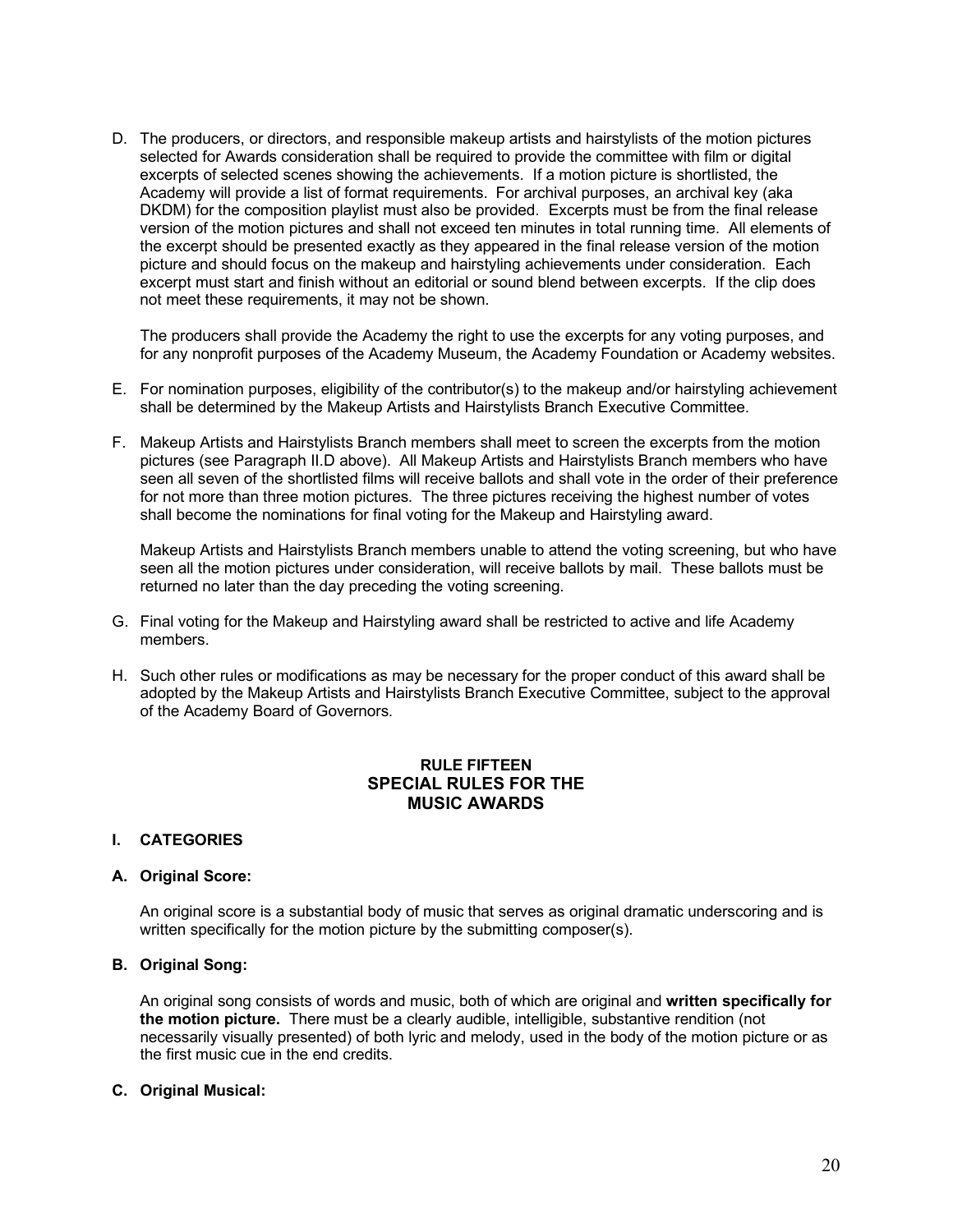An original musical consists of not fewer than five original songs (as defined in Paragraph I.B above) by the same writer or team of writers, either used as voiceovers or visually performed. Each of these songs must be substantively rendered, clearly audible, and intelligible, and must further the storyline of the motion picture. An arbitrary group of songs unessential to the storyline will not be considered eligible.

## **II. ELIGIBILITY**

- A. The work must be created specifically for the eligible feature-length motion picture.
- B. The work must be the result of a creative interaction between the filmmaker(s) and the composer(s) and/or songwriter(s) who have been engaged to work directly on the motion picture.
- C. The work must be recorded for use in the motion picture **prior** to any other usage, including public performance or exploitation through any media whatsoever.
- D. Only the **principal composer(s) or songwriter(s)** responsible for the conception and execution of the work **as a whole** shall be eligible for an award. Expressly excluded from eligibility are all of the following:
	- 1. music supervisors
	- 2. partial contributors (i.e., any writer not responsible for the overall design of the work)
	- 3. contributors working on speculation
	- 4. producers and/or arrangers not responsible for the creation of the original song or score
- E. A score shall not be eligible if:
	- 1. it has been diluted by the use of pre-existing music, or
	- 2. it has been diminished in impact by the predominant use of songs or any music not composed specifically for the film by the submitting composer, or
	- 3. it has been assembled from the music of more than one composer.
- F. No more than one statuette will normally be given in the Original Score category. A second statuette may be awarded when two credited composers function as equal collaborators, each contributing fully to the original dramatic underscore for the film. In cases where three or more credited composers function as equal collaborators, a single statuette may be awarded to the group. Each composer must agree to the single "group statuette" option by signing and returning a Group Award form prior to the submission deadline. Final determination of the awardable composers in the group will be made by the Music Branch Executive Committee.
- G. No more than two statuettes will normally be given in the Original Song category. A third statuette may be awarded when there are three essentially equal writers of a song. The Music Branch Executive Committee has the right, in what it alone determines to be a very rare and extraordinary circumstance, to award a fourth statuette. In cases where an established musical group has authored a song, a single statuette may be awarded under the group name in place of individual statuettes for each songwriter. Each of the credited songwriters must agree to the single "group statuette" option by signing and returning a Group Award form prior to the submission deadline. Requests for a group statuette are subject to final approval by the Music Branch Executive Committee.
- H. In the case of an original musical, the composer or adapter of the instrumental score may qualify for an award if his or her contribution is deemed relevant and substantial.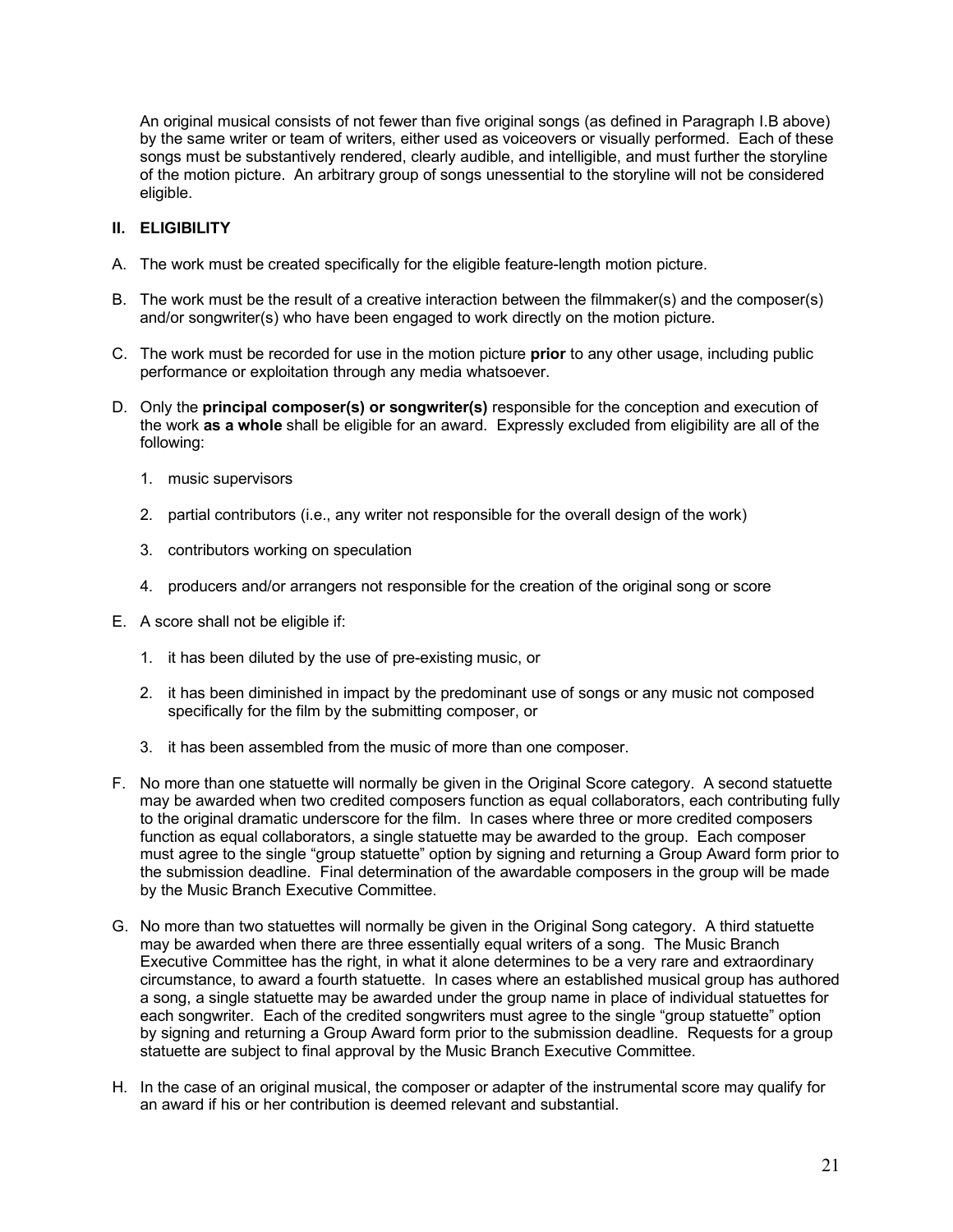- I. The Music Branch Executive Committee shall resolve all rules interpretations and all questions of eligibility.
- J. It is within the sole and confidential discretion of the Board of Governors to determine what awards, if any, shall be given.

#### **III. SUBMISSION**

- A. For an achievement to be eligible for nomination in any of the Music categories, the submission must be initiated either personally by the songwriter or composer, or by their authorized representative, or by an authorized representative of the distributing studio of that film.
- B. Submission forms must be signed by all submitting writers and must be accompanied by a complete final music cue sheet listing all music cues.
- C. Original Song submissions must further be accompanied by:
	- A vocal lead sheet
	- A digital video clip of no more than three minutes of each song, showing how the song is used in the motion picture
	- In cases where one of the submitted songwriters receives less than a 20% split of the songwriting credit, a letter of justification must be submitted to the Music Branch Executive Committee explaining why that writer should be considered awards-eligible for the song. Letters must be received by the submission deadline along with all other required materials. The Music Branch Executive Committee will review all letters when making final determinations of awardable songwriters for each submitted song.
- D. Original Score submissions must further be accompanied by:
	- a digital upload of the full film
	- a completed 'Music Breakdown Form' (provided by the Academy) which categorizes the film's total minutes of the following:
		- o Original score (music composed as underscore for this specific film)
		- o Original songs (songs composed for this specific film)
		- o Source music (music used to emulate an on-screen or off-screen source, i.e., a radio or an onscreen performance)
		- o Licensed and/or pre-existing music used as underscore (i.e., classical music or songs used as score)
		- $\circ$  The above categories must also be represented by their individual percentage of the film's total music.
	- In cases where other non-submitting composers have contributed original music in the film either by shared authorship of cues or by additional cues not shared with the submitting composer – a letter signed by ALL listed composers explaining the contribution of each must be submitted to the Music Branch Executive Committee by the submission deadline along with all other required materials.
- E. The composer's on-screen credit and submission form, as well as the actual cue sheet for the music as used in the film and supplied by the film company, shall be used by the Music Branch Executive Committee to help determine the eligibility of the score.
- F. Submissions may be made prior to the film's Los Angeles County qualifying run, but must be made no later than 60 days after such opening, or by **5 p.m. PT on November 15, 2018,** whichever comes first. New submissions will not be accepted beyond this date, however for existing submissions an extension to December 1 may be granted at the Academy's discretion only for the purposes of delivery of supplemental materials such as video clips or final cue sheets.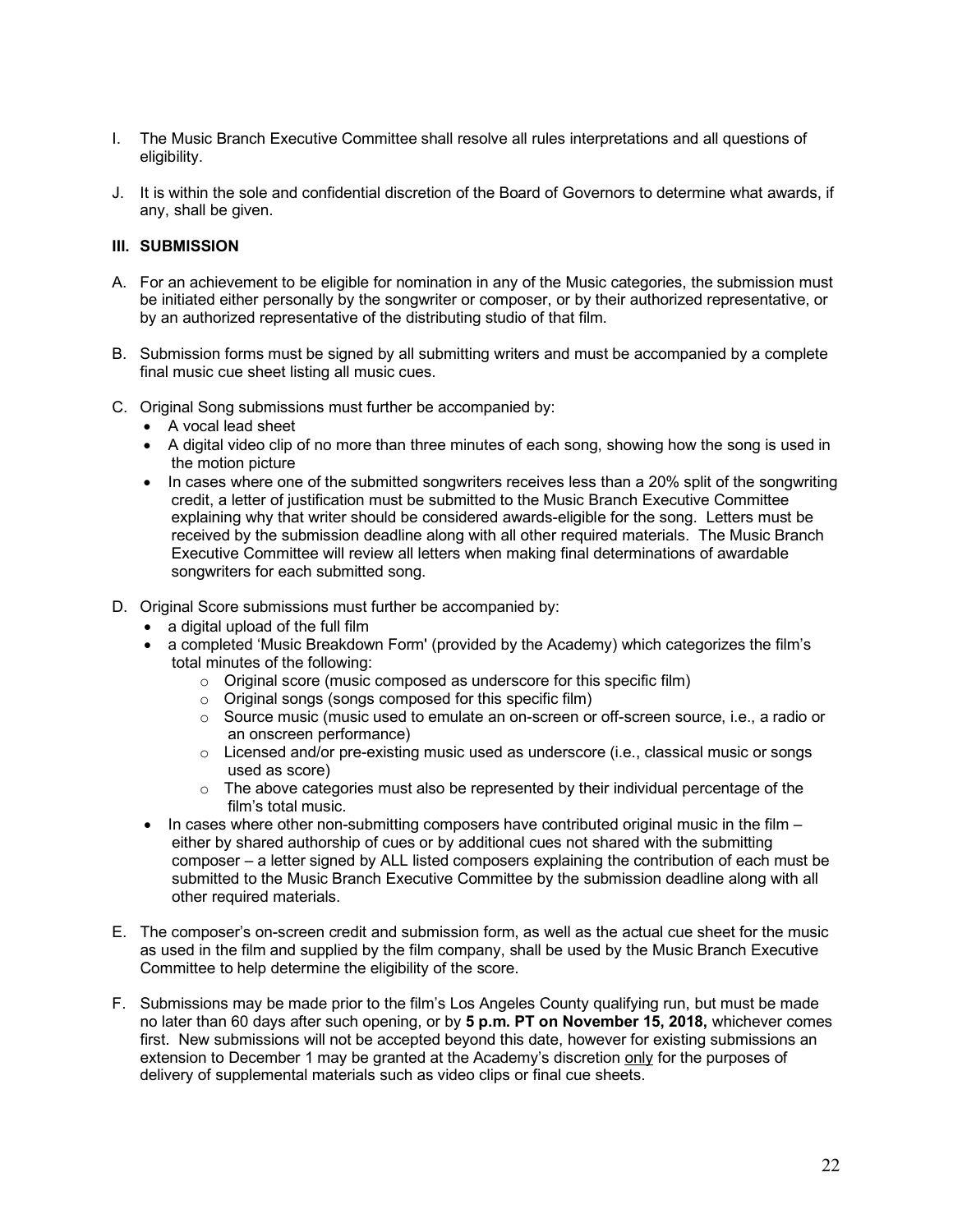<span id="page-23-0"></span>G. The Music Branch Executive Committee has the right, but not the obligation, to submit any eligible works in all three categories, but must do so no later than **November 30, 2018.**

# **IV. VOTING**

- A. Works shall be judged on their effectiveness, craftsmanship, creative substance and relevance to the dramatic whole, and only as presented within the motion picture. Extended, revised, enhanced or alternate versions outside of the film shall not be considered.
- B. Films eligible for Original Score and film clips of eligible Original Songs shall be viewed by all members of the Music Branch who will use a preferential voting system to produce a shortlist of 15 titles in each category. Five nominees for Original Song and five nominees for Original Score will then be chosen by a second round of balloting, again using a preferential voting system.
- C. In all three categories, the five achievements receiving the highest number of votes will become the nominations for final voting for the award.
- D. A maximum of two songs may be nominated from any one film. If more than two songs from a film are in contention, the two songs with the most votes will be the nominees.
- E. If there are 25 or fewer qualified works submitted in any category, the Music Branch Executive Committee may recommend to the Board of Governors that nominations be limited to three. If there are nine or fewer qualifying works submitted in any category, the Executive Committee may recommend to the Board of Governors that no award be given in that category for the current Awards year.
- F. The category of Original Musical may be activated only by special request of the Music Branch Executive Committee to the Board of Governors in a year when the field of eligible submissions is determined to be of sufficient quantity and quality to justify award competition.
- G. Final voting for each category shall be restricted to active and life Academy members.

# **RULE SIXTEEN SPECIAL RULES FOR THE BEST PICTURE OF THE YEAR AWARD**

- 1. A Reminder List of all eligible motion pictures shall be made available along with a nominations ballot to all active and life members of the Academy who shall vote in the order of their preference for not more than five pictures.
- 2. The pictures receiving the highest number of votes shall become the nominations for final voting for the Best Picture award. There may not be more than ten nor fewer than five nominations; however, no picture shall be nominated that receives less than five percent of the total votes cast.
- 3. The individual(s) who shall be credited for Academy Award purposes must have screen credit of "producer" or "produced by." Persons with screen credits of executive producer, co-producer, associate producer, line producer, produced in association with or any other credit shall not receive nominations or Academy statuettes. The nominees will be those three or fewer producers who have performed the major portion of the producing functions. In determining the number of producers eligible for nomination, a bona fide team of not more than two people shall be considered to be a single "producer" if the two individuals have had an established producing partnership as determined by the PGA's Producing Partnership Panel. To qualify as a producer nominee for a nominated picture, the producer must have been determined eligible for a PGA award for the picture, or have appealed the PGA's refusal of such eligibility. Final determination of the qualifying producer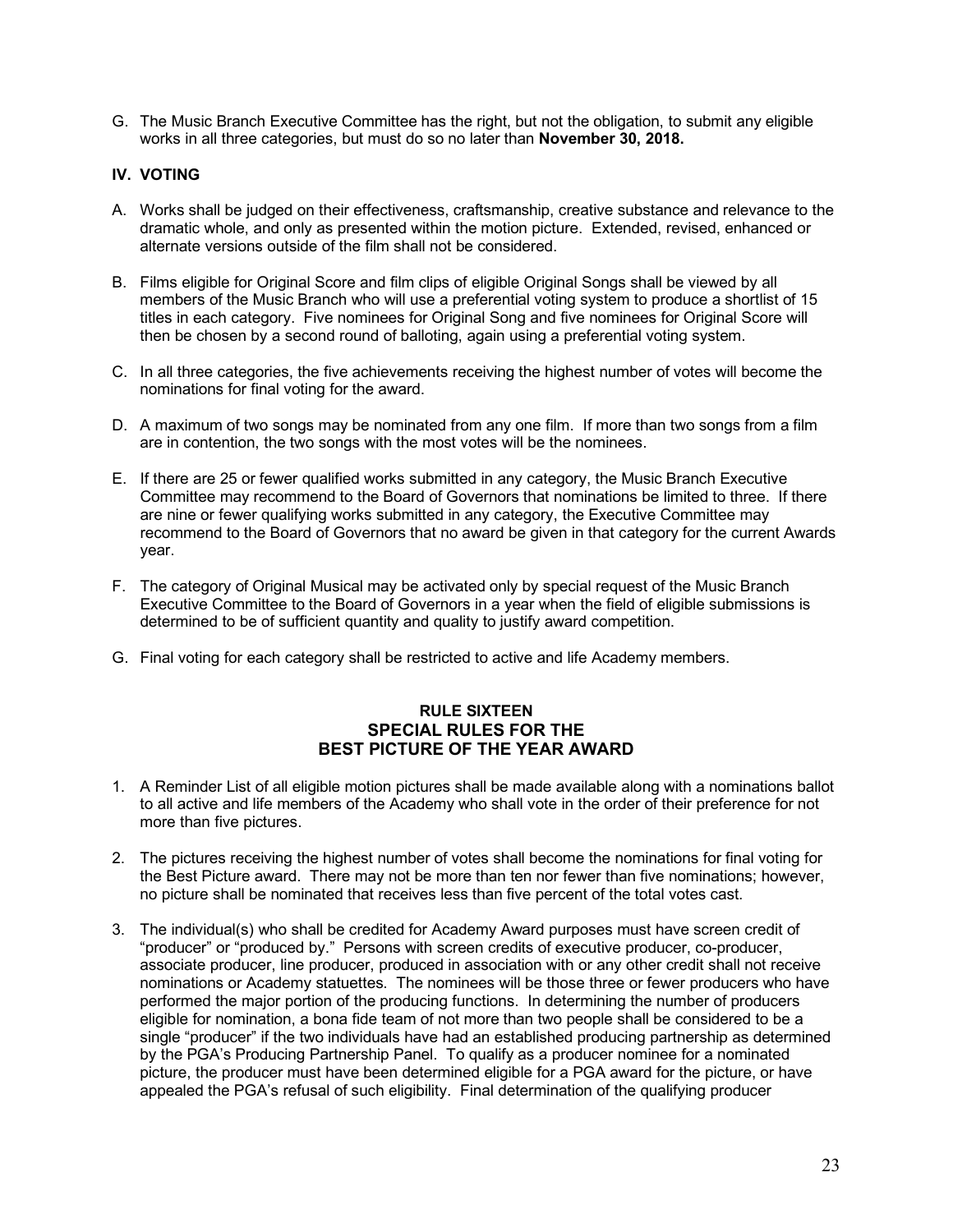<span id="page-24-0"></span>nominees for each nominated picture will be made by the Producers Branch Executive Committee, including the right to name any additional qualified producer as a nominee.

- 4. The Producers Branch Executive Committee shall resolve all questions of eligibility and rules.
- 5. Final voting for the Best Picture award shall be restricted to active and life Academy members.

# **RULE SEVENTEEN SPECIAL RULES FOR THE PRODUCTION DESIGN AWARD**

- 1. A Reminder List of all eligible motion pictures shall be made available along with a nominations ballot to all members of the Production Design Branch, who shall vote in the order of their preference for not more than five motion pictures.
- 2. The five motion pictures receiving the highest number of votes shall become the nominations for final voting for the Production Design award.
- 3. Prior to the mailing of nominations ballots, a meeting of the Production Design Branch shall be held to rule on the eligibility of all productions for Awards consideration. Eligibility for this award shall be limited to the production designer and set decorator **primarily responsible** for the design of the production and the execution of that concept. When the environment of a film is substantially composed of animation and digital artistry, the designer most responsible for that achievement also may be considered. In the case of fully animated feature films, the production designer alone shall be considered for that film.
- 4. The Production Design Branch shall have the discretion to give more weight to design than to execution. Any submission requesting award eligibility for more than one production designer, more than one set decorator, or a digital artist, exhibiting extraordinary circumstances, must be accompanied by a letter of justification submitted by the producer and the production designer to the Academy no later than **5 p.m. PT on November 30, 2018.** These circumstances will be reviewed at a special meeting of the Production Design Branch; however, in no case will more than one additional award be considered. An art director may be considered eligible for the Production Design award only when a production designer is absent from the credits.
- 5. Except as indicated above, recognition in the form of the Academy statuette shall be given for the production design and for the set decoration of the motion picture receiving the Production Design award.
- 6. Final voting for the Production Design award shall be restricted to active and life Academy members.

# **RULE EIGHTEEN SPECIAL RULES FOR THE SCIENTIFIC AND TECHNICAL AWARDS**

- 1. Academy Awards for scientific and technical achievement shall be made by the Board of Governors upon recommendation of the Scientific and Technical Awards Committee. Awards may be given for devices, methods, formulas, discoveries or inventions of special and outstanding value to the motion picture arts and sciences. No awards may be given posthumously.
- 2. The Academy President shall annually appoint outstanding representatives of the motion picture and technical fields to serve on the Scientific and Technical Awards Committee. The committee will be dissolved upon the completion of its annual term.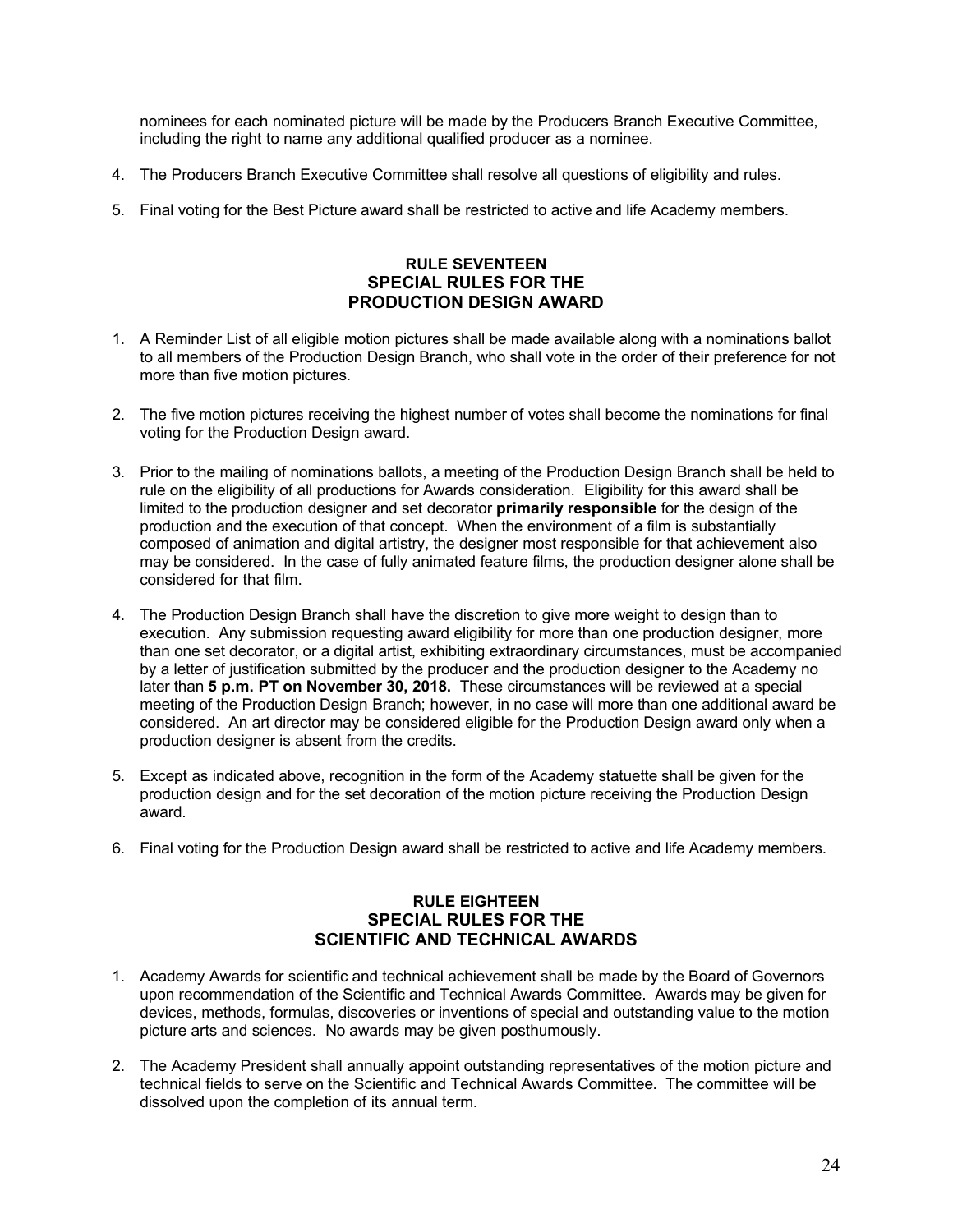3. Awards for scientific and technical achievement may be granted in any of the following three classifications:

# **ACADEMY AWARD OF MERIT**

#### **(Academy Statuette)**

For basic achievements that have a definite influence upon the advancement of the motion picture arts and sciences.

#### **SCIENTIFIC AND ENGINEERING AWARD**

#### **(Academy Plaque)**

For those achievements that exhibit a high level of engineering and are important to the progress of the motion picture arts and sciences.

# **TECHNICAL ACHIEVEMENT AWARD**

#### **(Academy Certificate)**

For those accomplishments that contribute to the progress of the motion picture arts and sciences.

- 4. The committee shall familiarize itself with all motion picture scientific and technical achievements of the current Awards year. To assist the committee, letters shall be sent to individuals and organizations engaged in scientific and technical developments for motion pictures, requesting that they submit any information they may have regarding achievements that may have been developed in their own or in any other organizations.
- 5. A list of all achievements being considered shall be widely publicized to permit anyone with claims of prior art or with devices similar to those under consideration to bring them to the attention of the committee.
- 6. The committee shall then conduct a series of meetings and examinations and, when feasible, shall arrange for such demonstrations as are necessary to evaluate the achievements properly and make recommendations for action by the Board of Governors.
- 7. In evaluating the submitted achievements, the committee shall strive to seek out other items similar to those being considered for awards. If such items are discovered, they may be considered on an equal basis.
- 8. Full claim for originality and development of each achievement must be established to the satisfaction of the committee. If any controversy should arise as to the origin or authorship of an achievement, the committee may request that the Academy Board of Governors postpone action until proper credit is established.
- 9. The committee may appoint advisory groups for each technical classification in which there are achievements to be considered. The chairperson of each advisory group shall be one of the members of the advisory group and shall conduct its meetings and discussions.
- 10. Each advisory group shall consider all achievements in its field. The advisory groups shall evaluate those achievements and forward their conclusions to the Scientific and Technical Awards Committee in the form of a written report prepared by the respective advisory group chairpersons.
- 11. All voting by the Scientific and Technical Awards Committee shall be done by secret ballot**. Committee members may voluntarily abstain from voting on any item.** All decisions as to award recommendations and classifications shall require a two-thirds majority vote of those present and voting. Members of the committee having a personal connection with any achievement shall not be present during discussion of that achievement except by invitation of the chairperson. Members of the committee who do not have a personal connection with the achievement but who are affiliated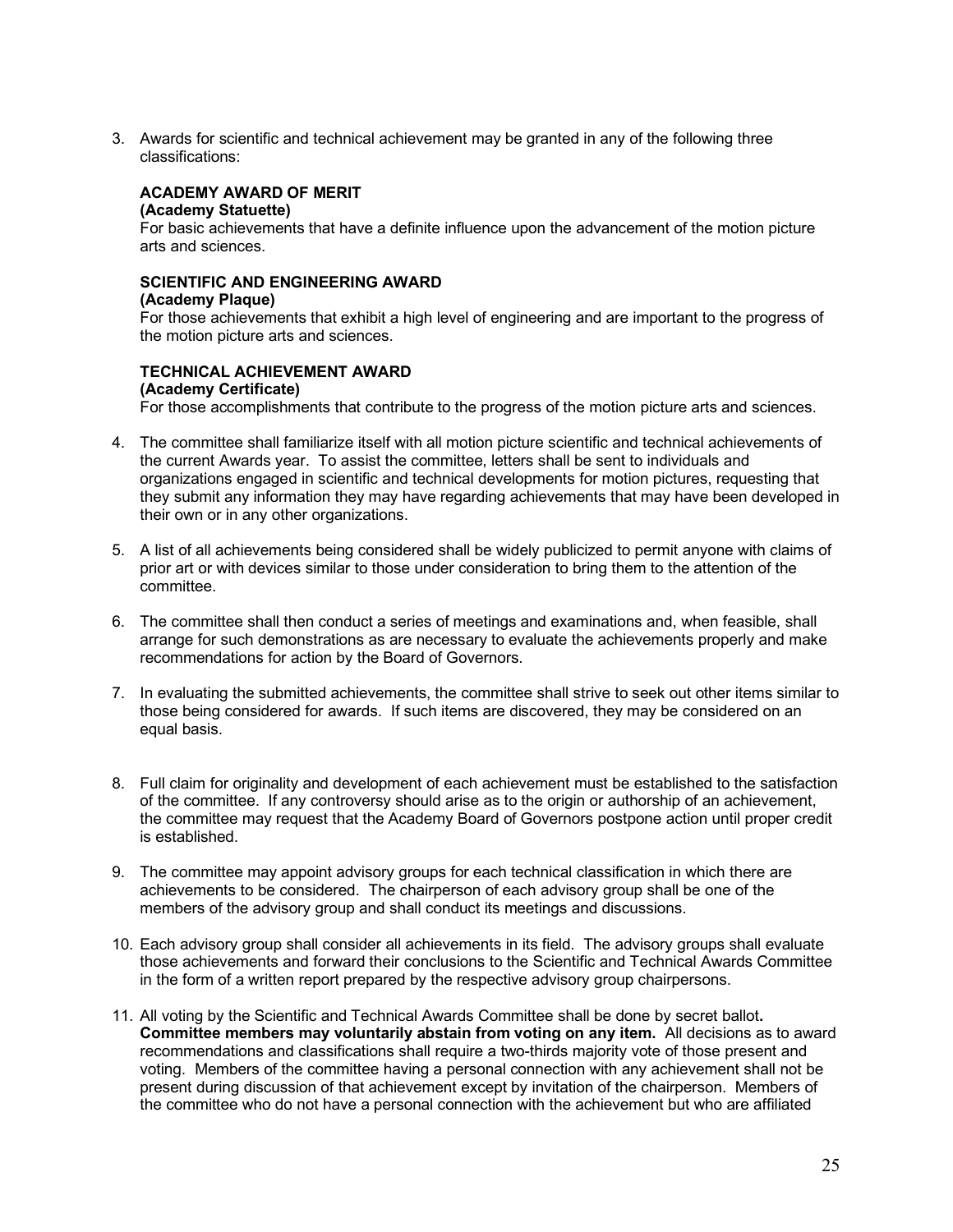<span id="page-26-0"></span>with the organization responsible for the achievement may be present at the discussion and voting at the discretion of the chairperson, but may not vote on the achievement.

- 12. The committee shall carefully evaluate all information regarding actual authorship of each item being considered for an award and shall, at its sole discretion, identify the individual(s) and/or organization(s) to be recognized. The committee shall recommend to the Academy Board of Governors the person(s) and/or organization(s) to whom an award shall be made, the type of award and the text thereof.
- 13. In recommending awards, the committee will judge to the best of its ability the scientific and technical merits of the achievements, but does not warrant that the person or persons named are responsible for the origin or development of the achievement named in the award.
- 14. It shall be within the discretion of the committee to recommend no awards be given if, in its judgment, there have been no achievements worthy of recognition. It shall also be within the discretion of the committee, **but only on its own motion,** to review any Academy Award conferred for scientific and technical achievement to determine subsequent to the granting of such award whether the classification of such achievement should be elevated by reason of its contribution to the motion picture arts and sciences, and to recommend elevation in classification to the Academy Board of Governors.
- 15. Such other rules as may be considered necessary for the proper conduct of these awards shall be adopted by the Scientific and Technical Awards Committee, subject to the approval of the Academy Board of Governors.

# **RULE NINETEEN SPECIAL RULES FOR THE SHORT FILM AWARDS**

## **I. DEFINITIONS**

- A. A short film is defined as an original motion picture that has a running time of 40 minutes or less, including all credits.
- B. This excludes from consideration such works as:
	- 1. previews and advertising films
	- 2. sequences from feature-length films, such as credit sequences
	- 3. unaired episodes of established TV series
	- 4. unsold TV series pilots

# **II. CATEGORIES**

An award shall be given for the best achievement in each of two categories.

## **A. Animated Short Film**

An animated film is defined as a motion picture in which movement and characters' performances are created using a frame-by-frame technique, and usually falls into one of the two general fields of animation: narrative or abstract. Some of the techniques of animating films include but are not limited to hand-drawn animation, computer animation, stop-motion, clay animation, pixilation, cutout animation, pinscreen, camera multiple pass imagery, kaleidoscopic effects created frame-by-frame, and drawing on the film frame itself. Motion capture and real-time puppetry are not by themselves animation techniques. An animated short film has a running time of 40 minutes or less. An animated feature film has a running time of more than 40 minutes. In an animated film, animation must figure in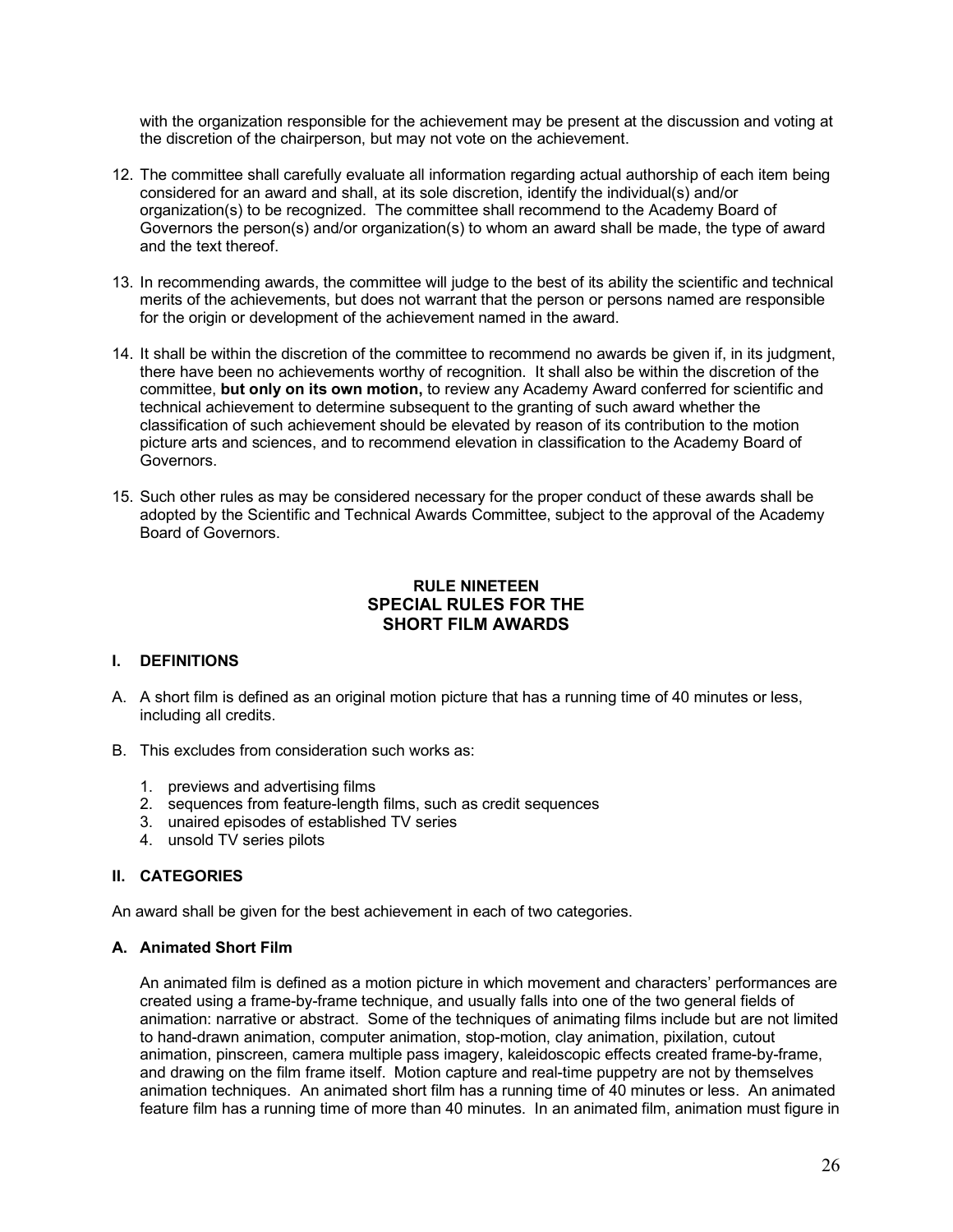no less than 75 percent of the picture's running time. In addition, a narrative animated film must have a significant number of the major characters animated. If the picture is created in a cinematic style that could be mistaken for live action, the filmmaker(s) must also submit information supporting how and why the picture is substantially a work of animation rather than live action. Documentary short subjects that are animated may be submitted in either the Animated Short Film category or the Documentary Short Subject category, but not both.

## **B. Live Action Short Film**

A live action film uses imagery created primarily through practical photographic techniques used to capture physical actors, props, sets, and locations. **Documentary short subjects will not be accepted in the live action category.** If the picture is created in the cinematic style of a documentary, the filmmaker(s) must also submit information supporting how and why the picture is substantially a work of fiction rather than a documentary.

# **III. ELIGIBILITY**

- A. To be eligible for award consideration for the 91st Awards year, a short film must fulfill one of the following qualifying criteria between October 1, 2017, and September 30, 2018. This qualification must take place within two years of the film's completion date:
	- 1. The picture must have been publicly exhibited for **paid admission** in a commercial motion picture theater in Los Angeles County for a run of at least seven consecutive days with at least one screening a day prior to public exhibition or distribution by any nontheatrical means. The picture also must appear in the theater listings along with the appropriate dates and screening time(s).

All eligible motion pictures must be publicly exhibited by means of 35mm or 70mm film, or in a 24 or 48-frame progressive scan Digital Cinema format with a minimum projector resolution of 2048 by 1080 pixels, source image format conforming to ST 428-1:2006 D-Cinema Distribution Master – Image Characteristics; image compression (if used) conforming to ISO/IEC 15444-1 (JPEG 2000); and image and sound files packaged as Digital Cinema Packages (DCPs) in either "Interop" or "SMPTE DCP" formats. SMPTE DCP refers to SMPTE ST429-2 and related specifications. (Blu-ray format does not meet Digital Cinema requirements.)

The audio in a Digital Cinema Package (DCP) is typically 5.1 or 7.1 channels of discrete audio. The minimum for a non-mono configuration of the audio shall be three channels as Left, Center, Right (a Left/Right configuration is not acceptable in a theatrical environment).

The audio data shall be formatted in conformance with ST 428-2:2006 D-Cinema Distribution Master – Audio Characteristics and ST 428-3:2006 D-Cinema Distribution Master – Audio Channel Mapping and Channel Labeling.

## **Student films cannot qualify with a theatrical release.**

## **OR**

2. The film must have won a qualifying award at a competitive film festival, as specified in the Short Film Qualifying Festival List, regardless of any prior public exhibition or distribution by nontheatrical means. Proof of the award must be submitted with the entry. The Short Film Qualifying Festival List is available at www.oscars.org or may be obtained from the Academy.

## **OR**

3. The film must have won a Gold, Silver or Bronze Medal award in the Academy's 2018 Student Academy Awards competition in the Animation, Narrative, Alternative or Foreign Film category.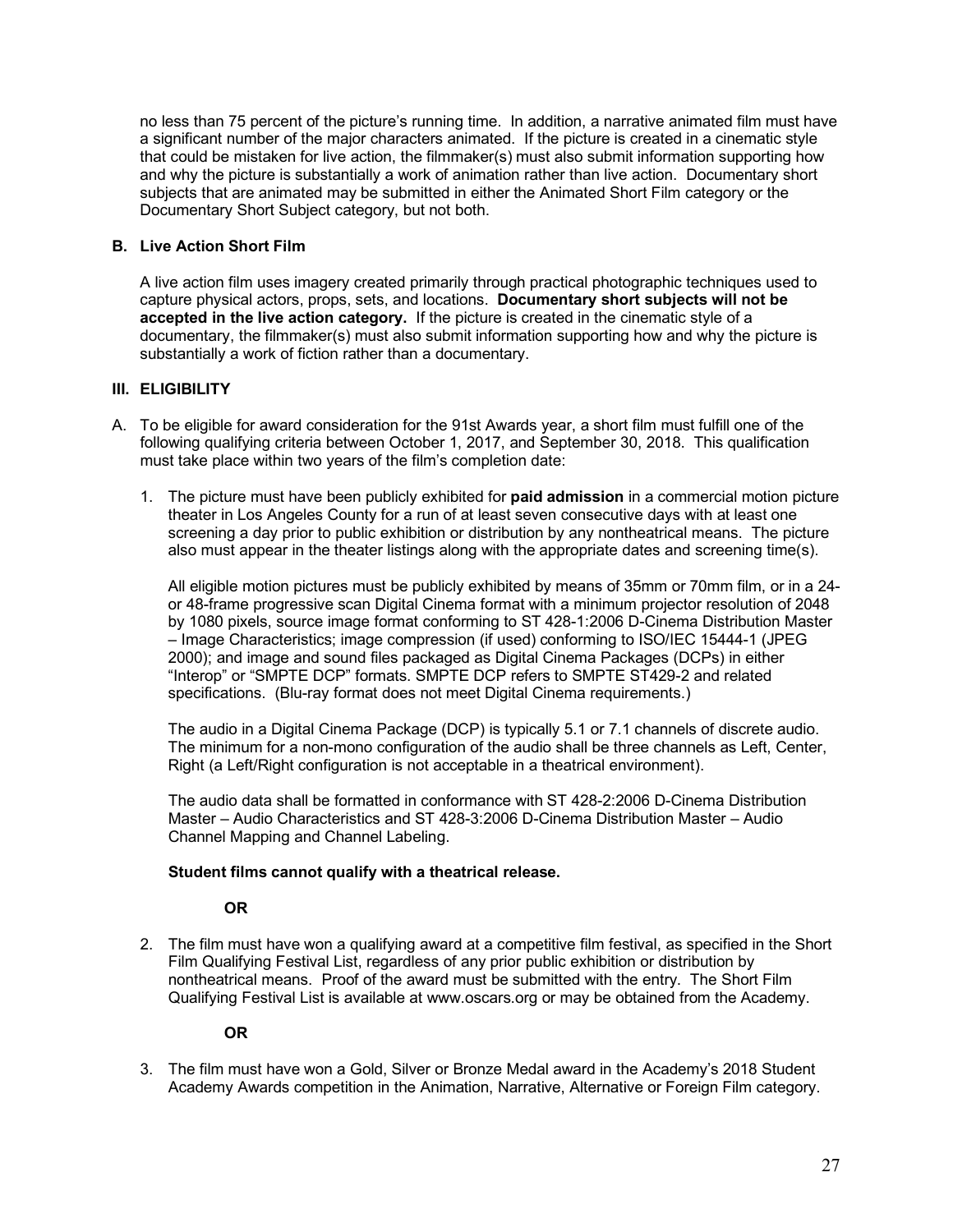All films must be submitted in a standard theatrical exhibition aspect ratio, in formats currently accepted by the Academy (see Paragraph III.A.1 above), no matter which other formats may have been used during their theatrical run or festival screening. Producers may provide screenings of films in specialized formats for Academy members, but attendance at such screenings is not required for voting purposes.

- B. A short film qualifying under Paragraph III.A.1 above may not be exhibited publicly or distributed anywhere in any nontheatrical form until **after** its Los Angeles theatrical release. Nontheatrical public exhibition or distribution includes but is not limited to:
	- Broadcast and cable television
	- PPV/VOD
	- DVD distribution
	- Internet transmission

Excerpts of the film totaling no more than ten percent of its running time are exempted from this rule.

#### **Films qualifying under Paragraph III.A.2 or III.A.3 above are exempted from this rule.**

#### **IV. SUBMISSION**

- A. Short films must be submitted to the Academy on 35mm or 70mm film, or as a DCP formatted according to the digital qualification standards described in Paragraph III.A.1 above, along with the digital content delivery of the film. **Encrypted films will not be accepted.** Formats requiring special technical presentation that meet the technical specifications above will be given consideration if made available for Academy voting screenings in Los Angeles County.
- B. The print or DCP of the short film submitted for Academy Awards consideration must be identical in content and length to the print or DCP that qualified.
- C. Dialogue or narration must be substantially in English or the film must have English-language subtitles.
- D. Prints or DCPs should be marked **"Short Film Entry"** and shipped **prepaid** to the Academy of Motion Picture Arts and Sciences, 8949 Wilshire Blvd., Beverly Hills, CA 90211. Prints or DCPs submitted will be retained by the Academy throughout the voting process.
- E. The deadline for receiving all required entry materials, including the film print or DCP and the digital content delivery of the film, is **5 p.m. PT on Monday, October 1, 2018. Foreign entries also must comply with this rule.**
- F. If a short film advances to the second round of voting, an additional film print or DCP must be received by the Academy by 5 p.m. PT five business days after the shortlist is announced. If a DCP was submitted, a second DCP must be sent to the Academy. If a film print was submitted, a second print of the picture must be sent to the Academy. In addition, five Region 0/NTSC standard definition DVDs of the shortlisted film must be submitted for Academy records. Shortlisted films must have the necessary clearances for commercial theatrical exhibition. Festival clearances are not sufficient.
- G. The Academy will retain for its archives one film print or DCP and DVDs of every short film receiving a nomination for final balloting. The Academy will have the right, but not the obligation, to create a preservation copy of the picture at its own expense. All pictures that are not nominated will be returned at Academy expense. By submitting a film, the filmmaker agrees that the Academy has the right to make copies and distribute them for voting purposes only.
- H. The recipient of the Oscar will be the individual most directly responsible for the concept and the creative execution of the film. In the event that more than one individual has been directly and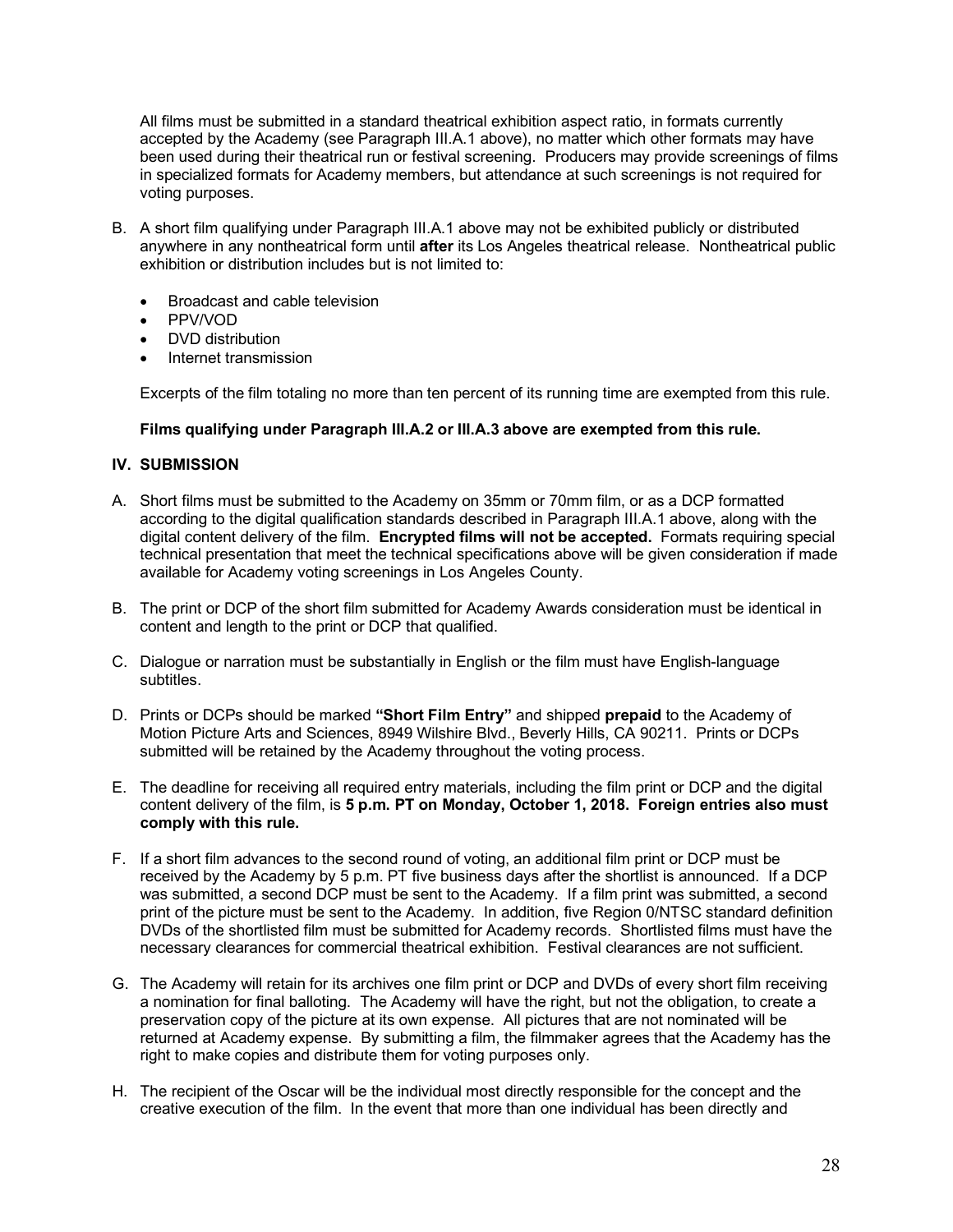<span id="page-29-0"></span>importantly involved in creative decisions, a second statuette may be awarded. However, **no more than two awards** will be given to a winning production. Companies or organized groups shall not receive nominations or awards.

I. No short film may be submitted more than once for Academy Awards consideration. A short film must be submitted in the same Awards year in which it qualifies.

# **V. VOTING**

- A. Excellence of the entries shall be judged on the basis of originality, entertainment and production quality without regard to cost of production or subject matter.
- B. A reviewing process will take place, in which volunteer active and life members of the Short Films and Feature Animation Branch will view all motion pictures entered and mark all entries 10, 9, 8, 7, or 6 with the guidelines of 10 (excellent), 8 (good), 7 (fair) or 6 (poor). In each category not more than ten pictures receiving the highest average numerical scores above 7.5 shall be considered further. In the event that fewer than six pictures receive average numerical scores above 7.5, those with the next highest average numerical scores shall be included until six pictures are selected. Active and life members of the Directors Branch will also be invited to participate in the Live Action Short Film reviewing process.
- C. To determine nominations, all entries selected during the reviewing process shall be screened by the Branch Nominating Committee consisting of all active and life members of the Short Films and Feature Animation Branch. Active and life members of the Directors Branch will also be invited to participate in the Live Action Short Film voting. A member must see all shortlisted films for the ballot to be counted. Those members of the branch who participated in the reviewing process and who viewed all of the selected pictures, in either or both categories, will receive ballots. The running order of the films in each category shall be organized by aspect ratio. Members shall vote in the order of their preference for not more than five pictures in each category. The five pictures receiving the highest number of votes in each category shall become the nominations for final voting for the Short Film awards.
- D. Final voting for the Animated Short Film and Live Action Short Film awards shall be restricted to active and life members of the Academy who have viewed all of the nominated short films. Academy members may vote for only one film in each of the two categories.

# **RULE TWENTY SPECIAL RULES FOR THE SOUND EDITING AWARD**

- 1. A Reminder List of all eligible productions shall be made available along with a nominations ballot to all members of the Sound Branch who shall vote in the order of their preference for not more than five productions.
- 2. The five productions receiving the highest number of votes shall become the nominations for final voting for the Sound Editing award.
- 3. Eligibility for this award shall be limited to the sound editing supervisor(s) not to exceed two directly involved in and primarily responsible for the planning, creation, direction, and execution of the sound design and editing for each achievement. The supervisor(s) must be the primary creative decision maker and principal interpreter of the director's vision to the sound editing team. The supervisor(s) must approve the sound effects and their specific placement in the film, coordinate the creation of newly designed sound and Foley effects, and coordinate the editing of dialogue and ADR. The supervisor(s) must oversee the recording of the pre-dubs and be present at the final mix. In the event the above responsibilities are divided, both co-supervisors must adhere to the above criteria.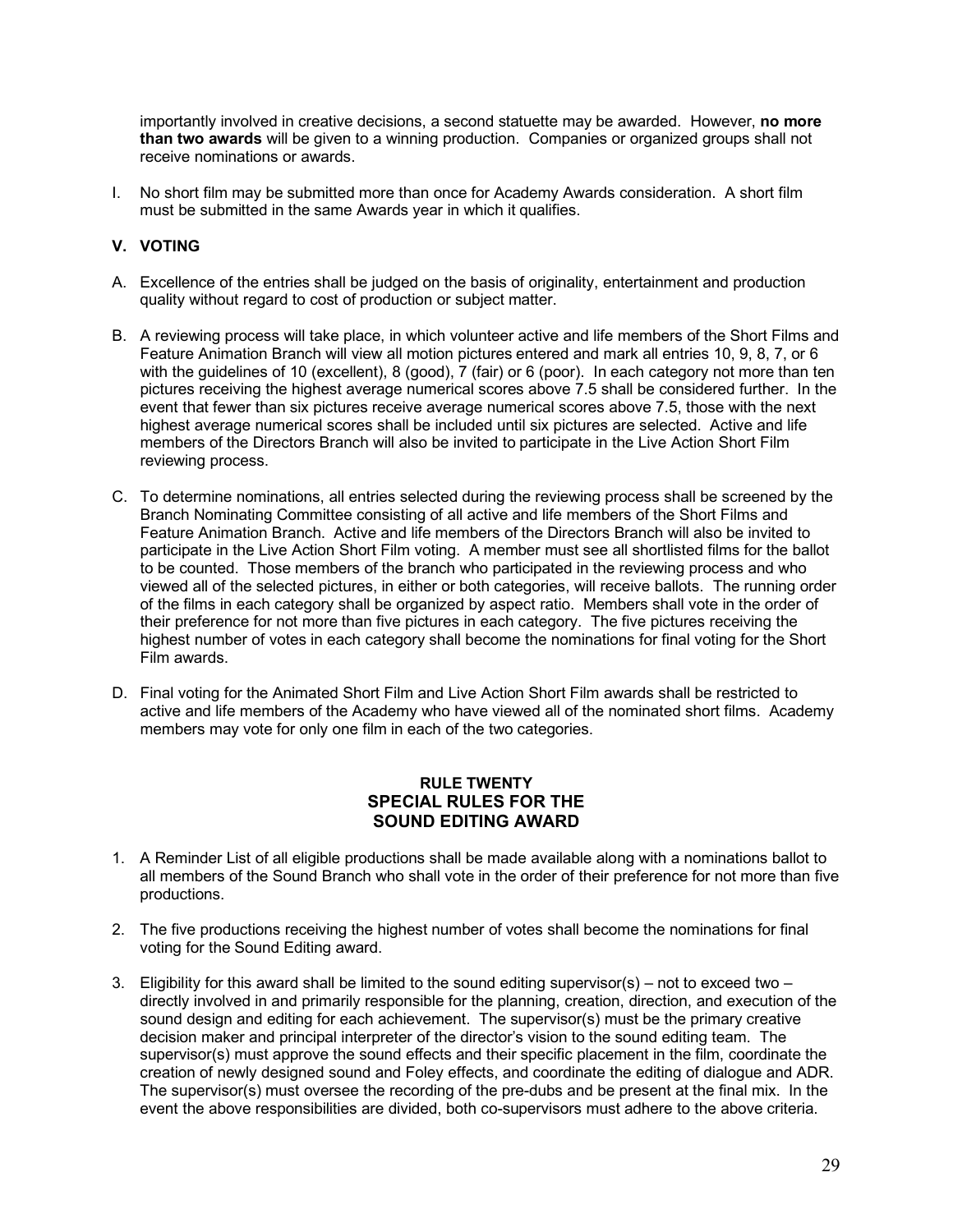- <span id="page-30-0"></span>4. Final nomination eligibility of the supervisor(s) responsible for the achievement shall be determined by the Sound Branch Executive Committee.
- 5. In cases where more than one supervisor on a film claims eligibility for the Sound Editing award, each individual must submit a letter to the Sound Branch Executive Committee describing their contribution to the film in detail. Letters must be received by the Academy no later than **5 p.m. PT on Friday, November 30, 2018.**
	- a. In the event of any dispute over award eligibility by prospective nominees, after the full vetting process is complete, the Sound Branch Executive Committee will request that those individuals resolve the dispute between themselves. Should they be unable to do so by the 31st of December of the qualifying year, then the Sound Branch Executive Committee will declare that film ineligible for this category.
- 6. Final voting for the Sound Editing award shall be restricted to active and life Academy members.

#### **RULE TWENTY-ONE SPECIAL RULES FOR THE SOUND MIXING AWARD**

- 1. A Reminder List of all eligible motion pictures shall be made available along with a nominations ballot to all members of the Sound Branch, who shall vote in the order of their preference for not more than five pictures.
- 2. The five pictures receiving the highest number of votes shall become the nominations for final voting for the Sound Mixing award.
- 3. The talents of the rerecording mixer(s) on a panel (not to exceed three) and the production mixer will be judged as contributing equally to a soundtrack achievement. On the Oscars Submission Form (General Entry) supplied to the Academy, no more than three eligible co-rerecording mixers **who have contributed substantially to the final mix,** and no more than one production mixer, shall be designated for Academy Awards purposes.
- 4. In cases where more than one production mixer on a film claims eligibility for the Sound Mixing award, each individual must submit a letter to the Sound Branch Executive Committee describing their contribution to the film in detail. Letters must be received by the Academy no later than **5 p.m. PT on Friday, November 30, 2018.**
- 5. Following a review of the official screen credits, determination of final nomination eligibility shall be the responsibility of the Sound Branch Executive Committee.
- 6. In the event of any dispute over award eligibility by prospective nominees, after the full vetting process is complete, the Sound Branch Executive Committee will request that those individuals resolve the dispute between themselves. Should they be unable to do so by the 31st of December of the qualifying year, then the Sound Branch Executive Committee will declare that film ineligible for this category.
- 7. The Theater Sound Inspection Committee shall inspect and approve the projection sound systems of the Academy's theaters prior to the annual screening of nominated achievements. No changes may be made in the sound systems after final approval by the committee. Any composite release print that plays on the normal projection sound system of the Academy's theaters requires no special approval of the committee. Any production that deviates from the normal sound system, or requires modification of the system, must be approved by a majority of the committee before the final check of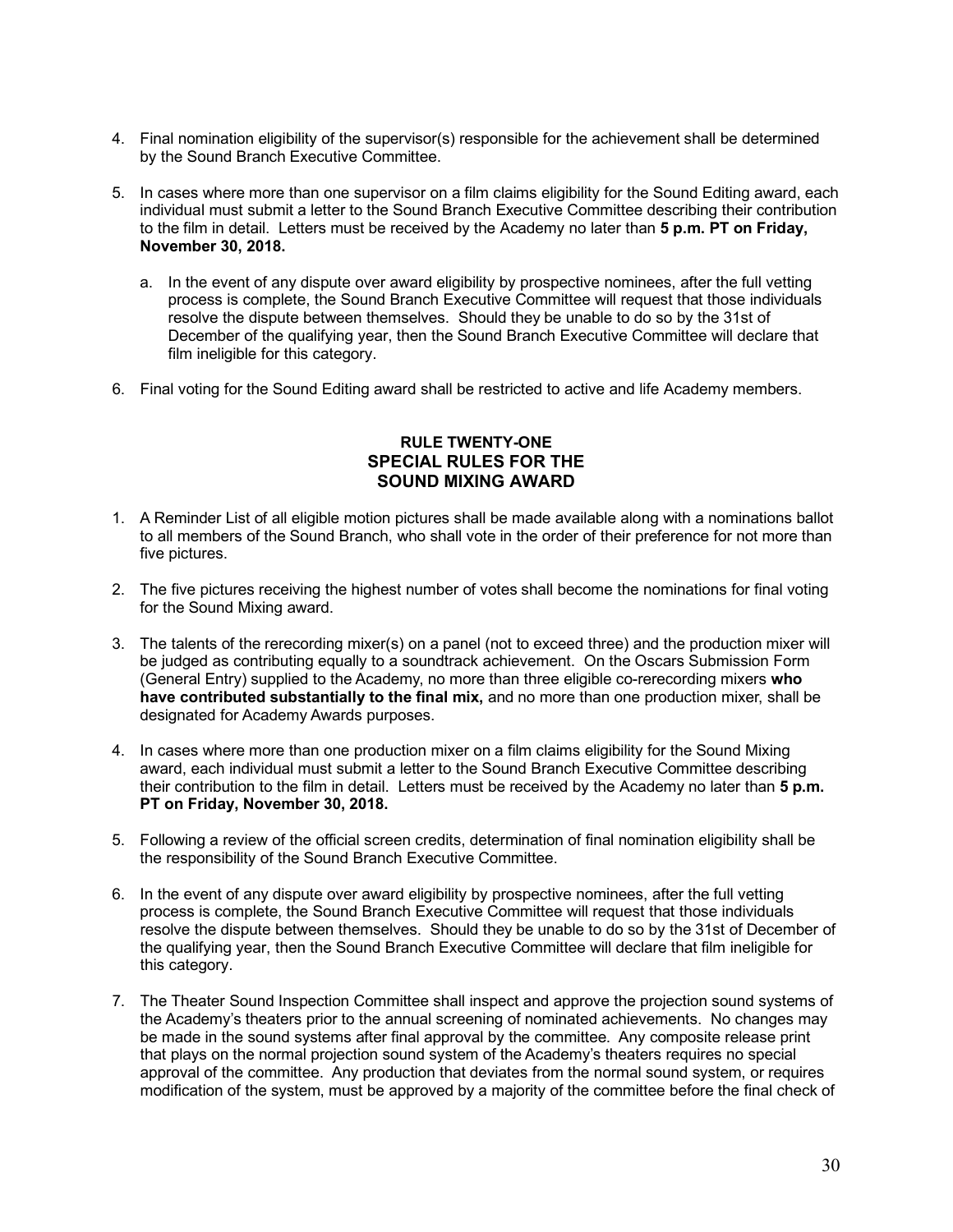<span id="page-31-0"></span>the system. Notification of such deviation or modification requirements must be submitted to the Academy at least three weeks in advance of the annual screenings of the nominated achievements.

- 8. Before screening motion pictures nominated for the Sound Mixing award, representatives of the pictures to be shown may run **a maximum of 20 contiguous minutes** of their pictures to **audition them***.* At the actual screenings, **pictures will be run at the Academy Standard sound level***.*
- 9. Final voting for the Sound Mixing award shall be restricted to active and life Academy members.

# **RULE TWENTY-TWO SPECIAL RULES FOR THE VISUAL EFFECTS AWARD**

- 1. The Academy President shall appoint a chairperson who will form an Executive/Steering committee from active and life members from the Visual Effects Branch.
- 2. The Visual Effects Branch Executive Committee shall review a reminder list of all eligible motion pictures and through a series of meetings, shall submit secret ballots to select a maximum of 20 films for further consideration. Achievements shall be judged within the parameters defined by the Executive Committee and on the basis of:
	- a. consideration of the contribution the visual effects make to the overall production and
	- b. the artistry, skill and fidelity with which the visual illusions are achieved.
- 3. The Executive Committee will request that producers provide opportunities to view their films through advance screenings or screeners. This is especially encouraged when a film will be released after the selection meeting to determine the ten motion pictures that will be considered for nomination. If, and only if, the film is not available by two weeks prior to the selection meeting, excerpts may be submitted.
- 4. The producers of the ten motion pictures that will be considered for nomination (or their designees) shall be requested to provide the committee with the following:
	- a. Written descriptions of and visual material illustrating the procedures used to create the effects.
	- b. Excerpts from the digital release DCP of the motion picture not to exceed ten minutes in total running time – showing the effects described. This composition playlist must reference only the theatrical release DCP media essence files and must be identified with "VFX\_Bakeoff" for presentation purposes. Editorial and sound blends between excerpts will not be permitted, with the exception of an audio-only crossfade not to exceed ¼ second across cuts for the purpose of minimizing pops and clicks. A separate soundtrack may be provided for that purpose, which must otherwise be identical to the DCP soundtrack as cut. **If the total composition playlist does not meet these requirements, the producers shall be notified and given an opportunity to make corrections within the deadline period, otherwise it will not be exhibited.** For archival purposes, an archival key (aka DKDM) for the composition playlist also must be provided.

Producers wishing to submit a film excerpt reel instead may do so, provided the motion picture was originally released in that format. In this case, a duplicate excerpt reel from the composite release print must be provided for archiving.

The producers shall provide the Academy the right to use the excerpts for any voting purposes, and for any nonprofit purposes of the Academy Museum, the Academy Foundation or Academy websites.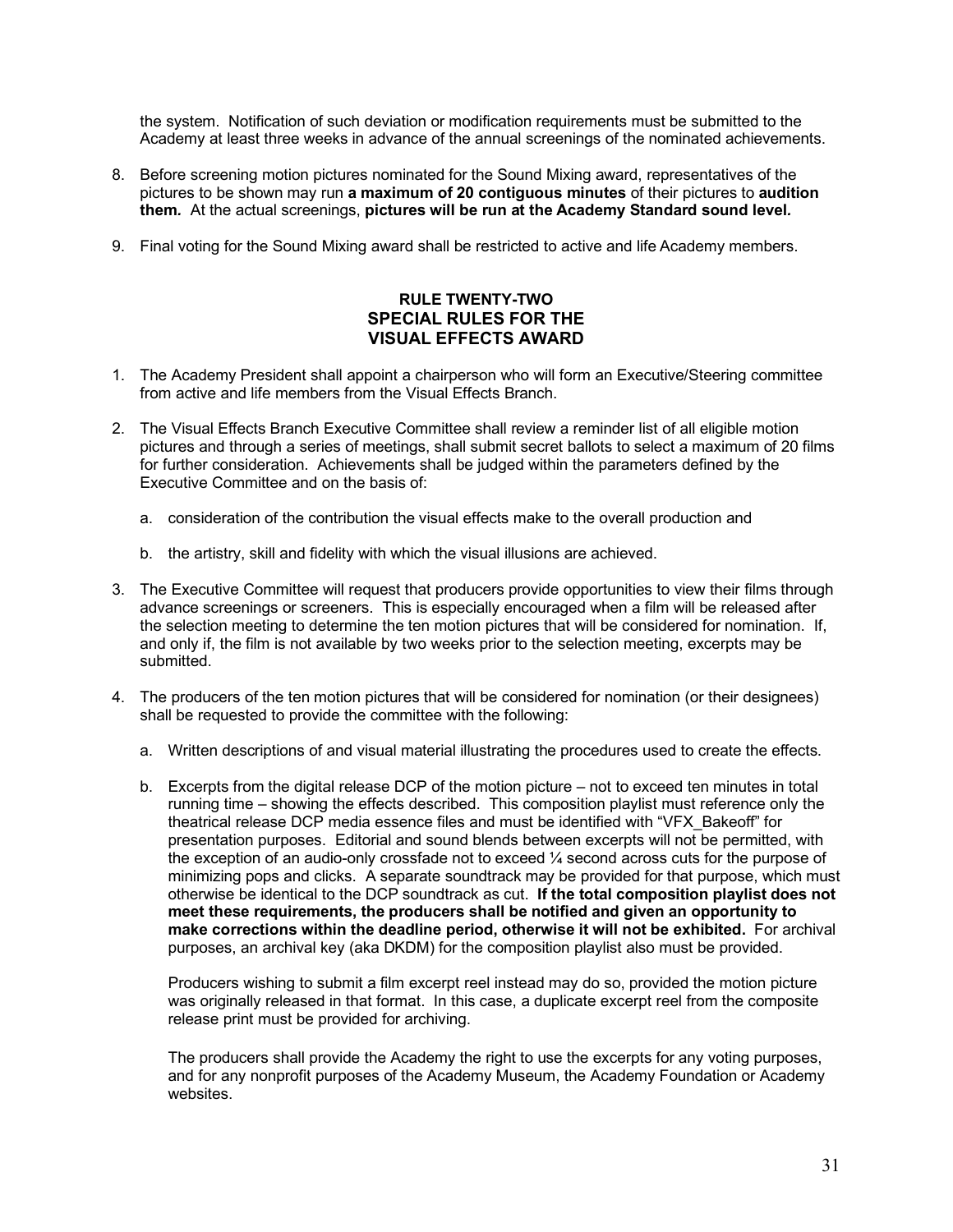- <span id="page-32-0"></span>c. A multimedia file version of the composition playlist or excerpt reel for use in the production of the Academy Awards telecast.
- d. The names and titles of the primary individuals not to exceed four in number directly involved with, and principally responsible for, the visual effects achieved and a description of their contributions. **Additional names will not be considered.** The Visual Effects award is a craft award. Producers, coordinators and other executives are not eligible for this award unless they are also craftspeople with primary creative responsibility for the achievement.
- 5. Visual effects, as an achievement or a craft, shall be determined by the Visual Effects Branch Executive Committee. Eligibility of the contributor(s) to the achievement, for nomination purposes, shall also be determined by the Executive Committee.
- 6. Qualified active members of the Visual Effects Branch will be eligible to serve as the Visual Effects Award Nominating Committee and shall view the excerpts and vote upon the achievements. Written descriptions of the effects shall be made available to the Nominating Committee prior to the meeting.
- 7. The producers (or their designees) may attend the meeting of the Nominating Committee, however, only the potential nominees will be allowed to address the Nominating Committee.
- 8. Following the running of the excerpts and discussion relative to the achievements, voting shall be conducted as follows:
	- a. A ballot shall be submitted by all members of the Visual Effects Award Nominating Committee on the ten productions under consideration.
	- b. Five productions shall be selected using reweighted range voting to become the nominations for final voting for the Visual Effects award.
	- c. Final voting for the Visual Effects award shall be restricted to active and life Academy members.
- 9. Composition playlists and excerpt reels shall become the property of the Academy and placed in the Academy Film Archive, with the proviso that the Academy will not use the excerpts for commercial gain.
- 10. Such other rules or procedures necessary for the proper conduct of this award shall be adopted by the Visual Effects Branch Executive Committee, subject to the approval of the Academy Board of Governors.

#### **RULE TWENTY-THREE SPECIAL RULES FOR THE WRITING AWARDS**

1. An award shall be given for the best achievement in each of two categories:

#### **Adapted Screenplay**

#### **Original Screenplay**

2. A Reminder List of all eligible screenplays in each category shall be made available along with nominations ballots to all members of the Writers Branch, who shall vote in the order of their preference for not more than five screenplays in each category.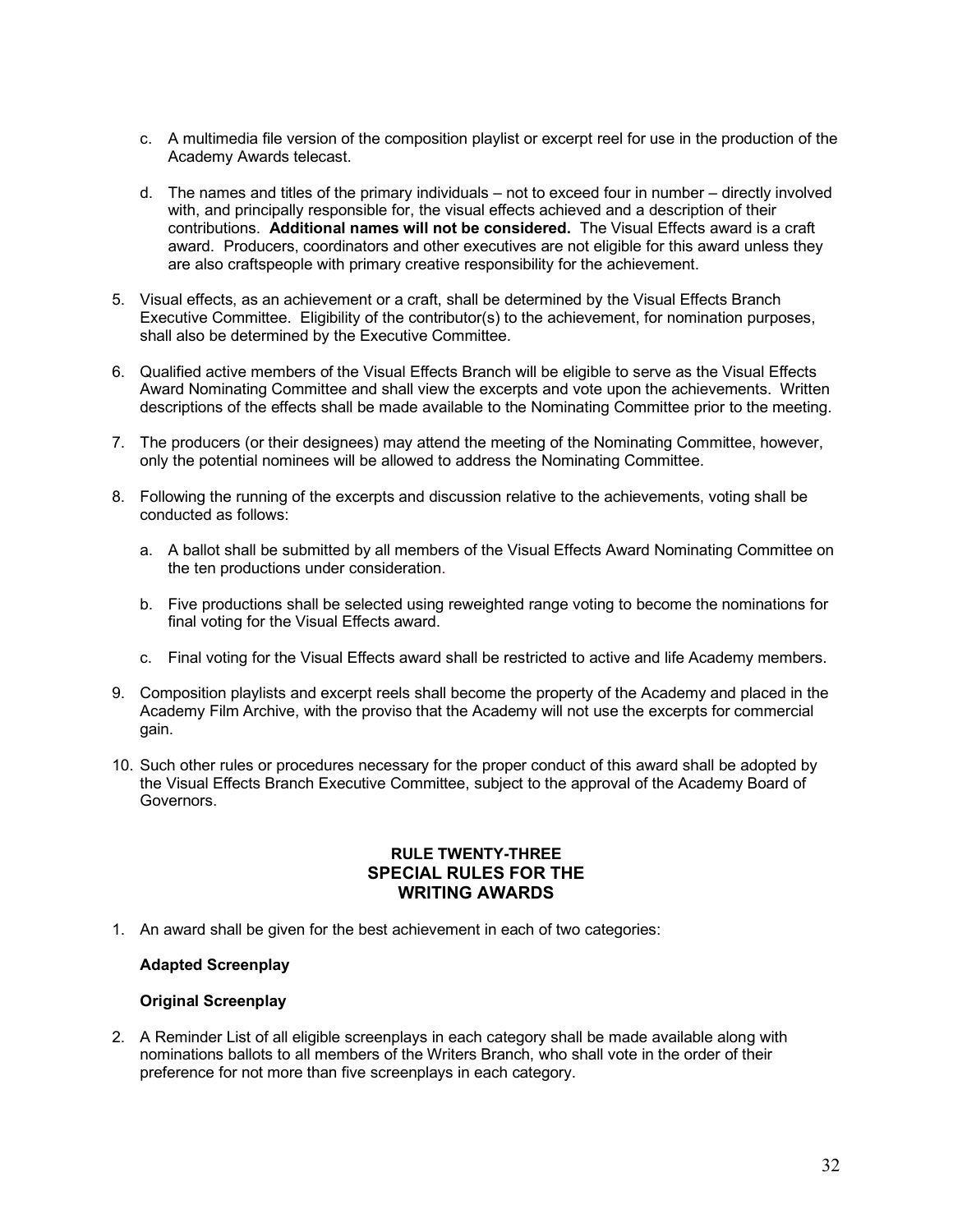- 3. The five screenplays in each category receiving the highest number of votes shall become the nominations for final voting for the Writing awards.
- 4. The Writers Branch Executive Committee shall resolve all questions of eligibility and rules.
- 5. Final voting for the Writing awards shall be restricted to active and life Academy members.

# **RULE TWENTY-FOUR RULES FOR THE GOVERNORS AWARDS**

#### **I. DEFINITIONS**

The Governors Awards include the Irving G. Thalberg Memorial Award, the Jean Hersholt Humanitarian Award and the Honorary Award. They are determined and bestowed by the Board of Governors.

#### **II. NOMINATING AND VOTING PROCEDURES**

- A. Nominations for the Governors Awards shall be made at an annually designated meeting of the Board of Governors. Nominations for all three awards shall be conducted as a single procedure in which a nominee is named along with the award for which he or she is proposed.
- B. When the nominations are closed, voting shall be conducted by secret ballot. The governors shall indicate their preference for a Governors Award by selecting one candidate from among the names listed. The candidate who receives a majority of the votes shall then stand for further consideration. If a tie occurs, a run-off vote between the tied candidates shall take place until a preferred candidate is determined.
- C. If after the first round no candidate receives a majority of the votes, the two candidates with the lowest number of votes shall be eliminated and the remaining candidates shall stand for a second round of voting. If after the second round of voting no candidate receives a majority of the votes, the one candidate receiving the lowest number of votes shall be eliminated and the remaining candidates shall be voted upon. If, during any round of voting in which no candidate receives a majority, there are two or more candidates tied with the lowest number of votes, and if they do not comprise more than half of the entire field of candidates still under consideration, then all of those candidates who are tied with the lowest number of votes shall be eliminated. If those tied with the lowest number of votes comprise more than half of the remaining field, then the Governors shall vote by ranking those who are tied in order of preference; the resulting top vote-getter shall remain on the ballot and the others shall be eliminated. This process of elimination shall continue until a candidate with a majority is determined.
- D. A second and third Governors Award may also be presented, following the same nominating and voting procedures as described above. A fourth Governors Award may be presented only if a majority of governors present first vote that a fourth award should be given. If the vote to give a fourth Governors Award is passed, the award will be decided using the same nominating and voting procedures as described.

#### **III. LIMITATIONS**

- A. No more than **four** Governors Awards may be presented in a given Awards year.
- B. No more than one Jean Hersholt Humanitarian Award and one Irving G. Thalberg Memorial Award may be presented in a given Awards year. There is no such restriction on the Honorary Award.
- C. No proxies shall be permitted in balloting for any Governors Award.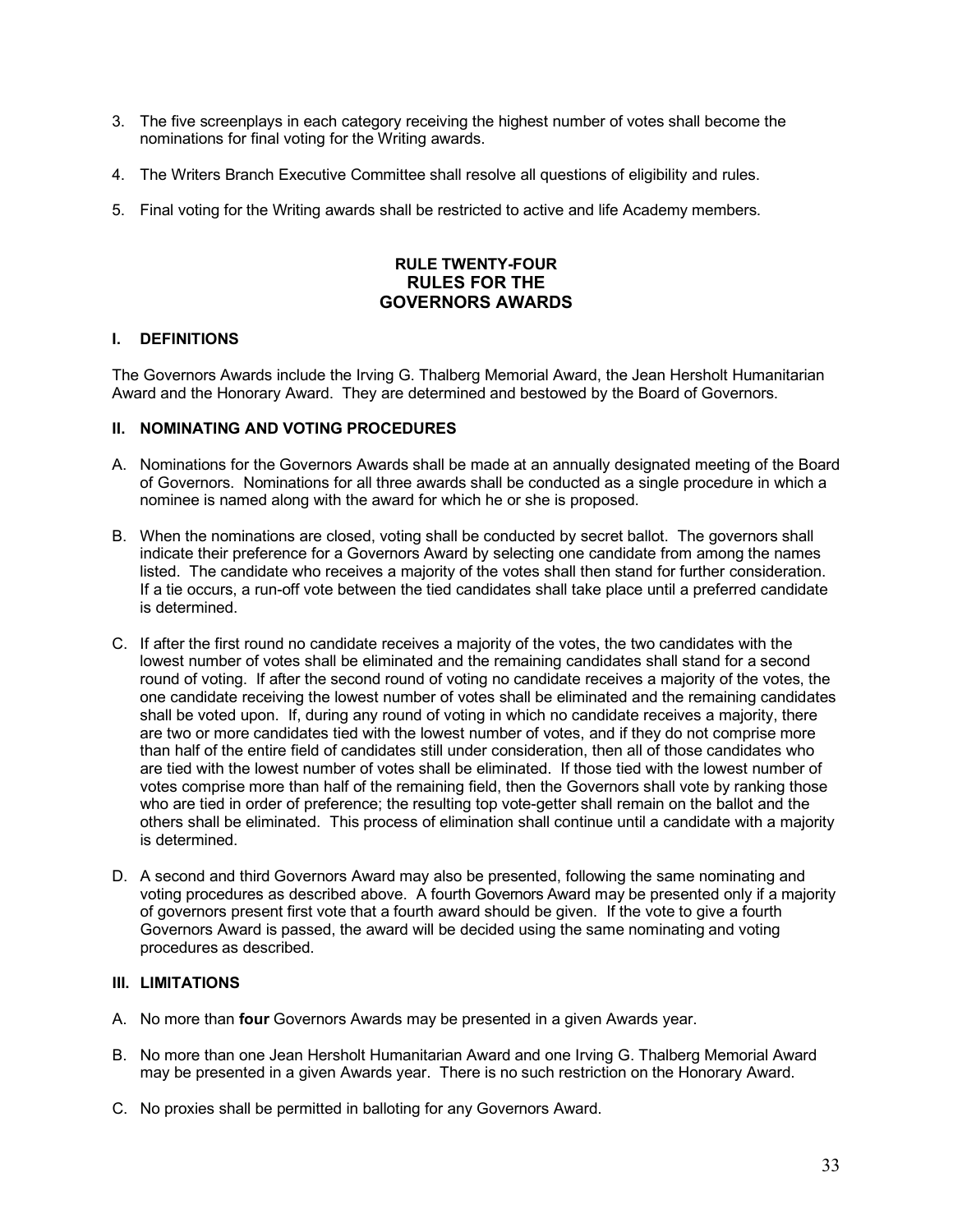- <span id="page-34-0"></span>D. No Governors Award shall be voted posthumously.
- E. No sitting member of the Board of Governors shall be eligible to receive a Governors Award.
- F. No individual shall be eligible to receive any particular Governors Award more than once.

# **RULE TWENTY-FIVE RULES FOR THE SPECIAL ACHIEVEMENT AWARD**

- 1. This award shall be given for an achievement which makes an exceptional contribution to the motion picture for which it was created, but for which there is no annual award category. Such award shall only be conferred, however, for achievements in productions that also qualify under Rules Two and Three.
- 2. Nominations for the Special Achievement Award shall be made at a special meeting of the Board of Governors.
- 3. Following completion of the nominations for this award, a secret ballot shall be taken on which the governors vote for the nominee of their preference. The nominee receiving the highest numerical score shall be considered further in a second secret ballot to determine if this award shall be given. If the achievement receives a vote of **two-thirds** of the governors present, the person(s) named as being responsible for the achievement shall receive the Special Achievement Award.
- 4. No proxies shall be permitted in balloting for the Special Achievement Award.
- 5. Such other rules or modifications as may be necessary for the proper conduct of this award shall be adopted by the Board of Governors.

# **RULE TWENTY-SIX RULES FOR THE SCIENTIFIC AND TECHNICAL SPECIAL AWARDS**

- 1. The Scientific and Technical Special Awards may include:
	- a. **GORDON E. SAWYER AWARD** (Statuette). This award shall be given to an individual whose technological contributions have made an extraordinary and lasting impact on the motion picture industry.
	- b. **AWARD OF COMMENDATION** (Special Plaque). This award shall be given in recognition of special technical achievements in the motion picture arts and sciences.
- 2. The Service Awards may include:
	- a. **JOHN A. BONNER AWARD** (Medallion). This award shall be given to an individual in recognition of extraordinary service to the motion picture industry.
- 3. A Special Awards Review Subcommittee will identify potential candidates for the **Gordon E. Sawyer Award** and the **John A. Bonner Award.** This committee will be composed of the Chair and Vice Chair of the Scientific and Technical Awards Committee, the Chair of the Awards and Events Committee, three other members of the Awards and Events Committee, and five Academy members selected by the President.